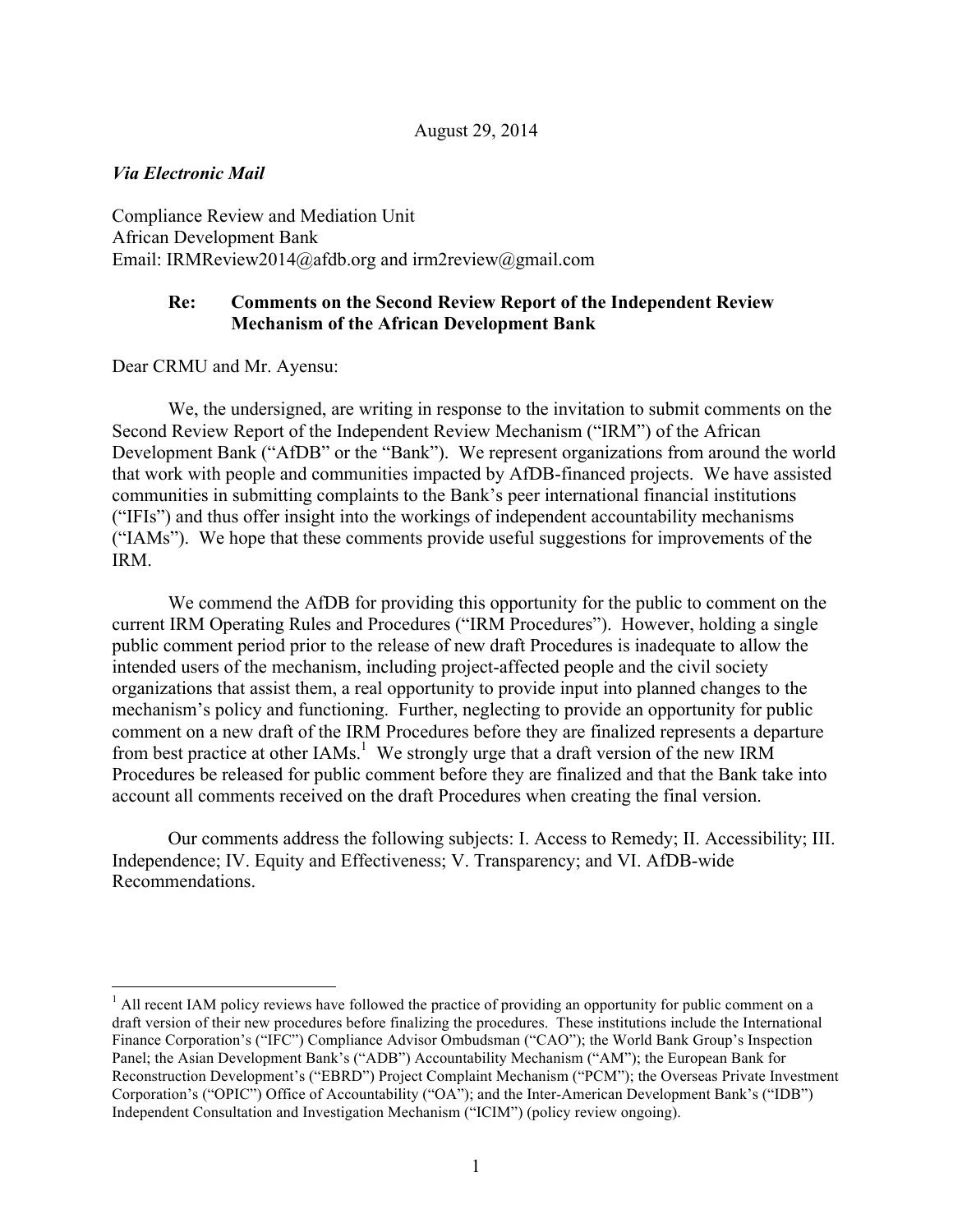#### **I. The IRM Mandate Should Focus on Providing Access to Effective Remedy**

The member states of the AfDB have an international obligation under the UN Guiding Principles on Business and Human Rights ("Guiding Principles") to ensure that the IRM provides access to effective remedy. In 2011, the UN Human Rights Council unanimously adopted the Guiding Principles, which delineate the obligation of states to provide access to effective remedy for business-related human rights abuses.<sup>2</sup> This obligation extends to situations in which states "participate in [international financial] institutions."<sup>3</sup> As a significant number of the adverse impacts of AfDB-financed projects may be identified under the rubric of "businessrelated human rights abuses," AfDB member states must ensure that the IRM provides effective access to remedy to project-affected people. We urge the AfDB to consider these obligations in the current review of the IRM Procedures.

Effective remedy may take many forms, $4$  but in the context of the IRM should encompass at least the following elements: (1) transparency about and public acknowledgment of responsibility for harm done or foreseeable harm; (2) provision of appropriate redress to complainants; (3) implementation of measures to prevent further harm; and (4) meaningful institutional learning and change to prevent the same situation from happening in the future. While the current IRM Procedures encompass each of these principles to some degree, we see significant room for improvement to ensure that the IRM is able to provide effective access to remedy for project-affected people. Our recommendations also aim to help the mechanism better fulfill its mandate and to assist the Bank in promoting sustainable development outcomes.

## **II. Accessibility**

Since commencing operations in 2006, the IRM has received just 16 requests and has registered only 9.<sup>5</sup> We note that while the mechanism's peer IAMs are often challenged by an abundance of requests filed,  $6$  the IRM is working far below its capacity and allotted budget.<sup>7</sup> We are concerned that the low level of requests reflects the persistence of barriers preventing projectaffected people from accessing the mechanism. Beyond the barriers to access found in specific provisions of the IRM Procedures and discussed in detail below, the complex and convoluted

 <sup>2</sup> *See* Guiding Principles on Business and Human Rights: Implementing the United Nations 'Protect, Respect and Remedy' Framework, ¶ 25, UN HUMAN RIGHTS COUNCIL A/HRC/17/31 (2011) [hereinafter "Guiding Principles"]. ("As part of their duty to protect against business-related human rights abuse, States must take appropriate steps to ensure, through judicial, administrative, legislative or other appropriate means, that when such abuses occur within their territory and/or jurisdiction those affected have access to effective remedy.").

<sup>&</sup>lt;sup>3</sup> *Id.* at ¶10 Commentary.<br>
<sup>4</sup> *See id.* at ¶ 25 Commentary.<br>
<sup>5</sup> *See* Second Review of the Independent Review Mechanism (IRM) of the African Development Bank Group, 15-<br>
16, AFR. DEV. BANK (June 10, 2014) [hereinafter

 $6$  In 2013, the EBRD PCM received 22 letters or complaints; the ADB AM received 23 complaints; and the IDB's ICIM received 23 complaints. *See* Project Complaint Mechanism Annual Report 2013, 4, EBRD (2014); Improving Outcomes: Accountability Mechanism Annual Report 2013, 1, ADB (2014); ICIM online case registry, *available at*: http://www.iadb.org/en/mici/registry-of-request,1805.html. By comparison, the IRM received no new complaints in

<sup>2013</sup> and it received only 4 in 2012. *See* Second Review at 15-16. 7 The mechanism's most recent annual report indicates that the IRM spent barely half of its budget it 2012. *See* The Independent Review Mechanism Annual Report 2012, 18, AFR. DEV. BANK (Apr. 11, 2014) [hereinafter "IRM Annual Report"].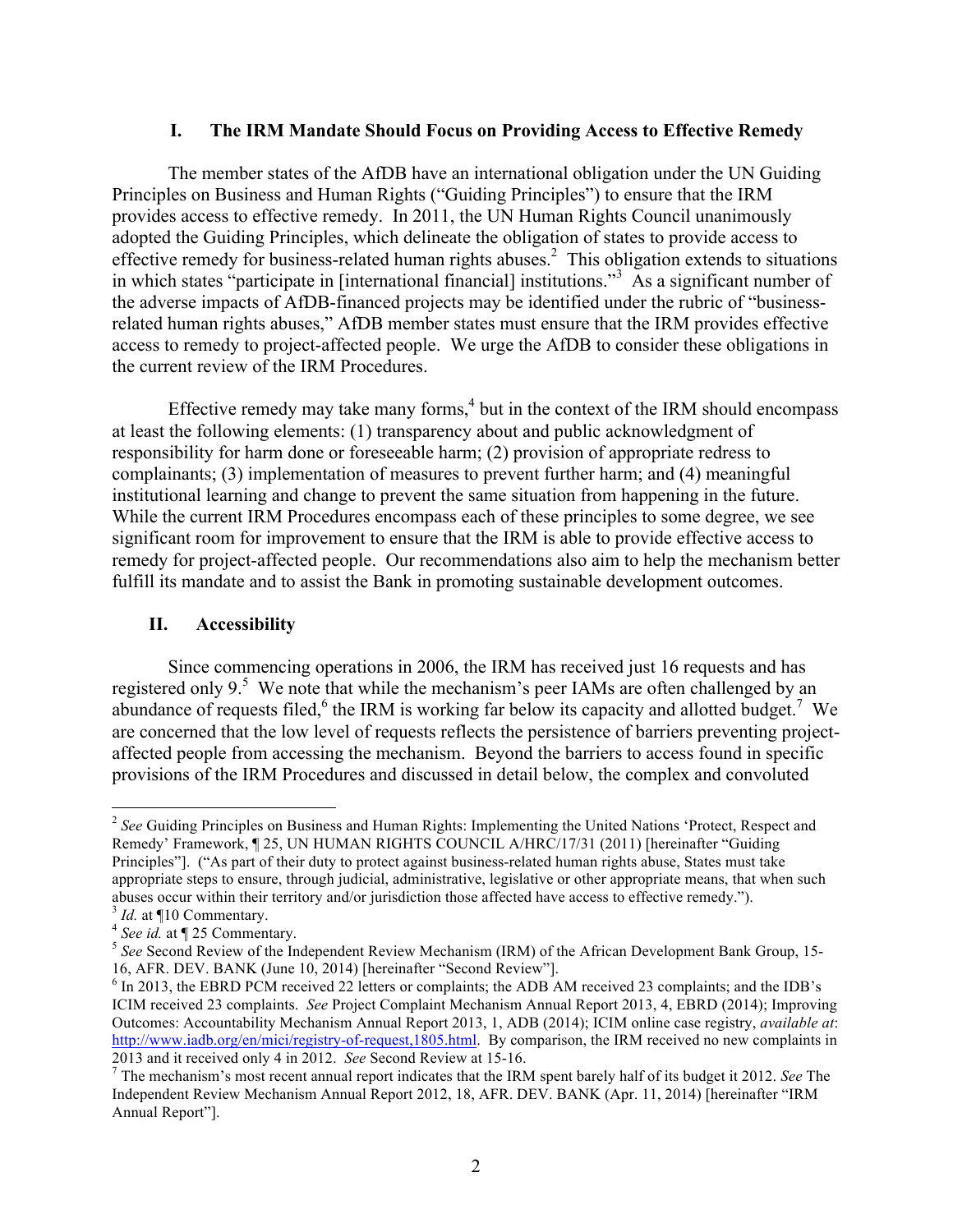nature of the IRM Procedures themselves may deter potential requesters who do not fully understand the role and functioning of the IRM. We urge the Bank to consider re-drafting the IRM Procedures to make them more streamlined, user-friendly, and easily comprehensible.<sup>8</sup>

It is with these concerns in mind that we make the following recommendations, which seek to remove unnecessary barriers to access from the IRM Procedures.

## **A. Complex and Burdensome Eligibility Requirements Unnecessarily Restrict Access to the Mechanism**

We commend the current IRM for including several important provisions in its Procedures that promote access to the mechanism. For example, the Procedures allow the CRMU to advise potential requesters on how to prepare and submit a request. $9$  Additionally, the Procedures allow requesters to submit additional information to the CRMU Director, at his or her request, if the original documentation submitted was insufficient.<sup>10</sup>

However, the eligibility requirements and exclusions in the current IRM Procedures remain numerous and unduly restrictive. These restrictions place a heavy burden on projectaffected people seeking to access the mechanism and add unnecessary complexity to the process. We thus recommend that the AfDB make the following revisions, which aim to simplify the mechanism's eligibility requirements and promote greater access to the IRM.

# **1. The IRM Should Not Be Prevented from Accepting Requests Pertaining to Human Rights Violations**

With the adoption of the AfDB Integrated Safeguards System in December 2013, an amendment was made to the current IRM Procedures, adding an additional limitation to the mechanism's scope. The amendment, which states that the CRMU is not authorized to receive "complaints regarding human rights violations, other than those of social and economic rights involving any action or omission on the part of the Bank Group entity,"<sup>11</sup> was added outside of any formal review or public consultation process.

We agree with the Consultant that the IRM's mandate clearly applies to human rights violations more broadly, including violations that are not those of social and economic rights.<sup>12</sup> Complaints brought before the IRM often touch upon a variety of rights violations and this should not preclude their eligibility.

Additionally, this limitation is in tension with the Guiding Principles, which hold AfDB member states responsible for protecting internationally recognized human rights, encompassing, at a minimum, those rights expressed in the International Bill of Human Rights and those principles outlined in the International Labour Organization's Declaration on Fundamental

<sup>&</sup>lt;sup>8</sup> The CAO Operational Guidelines serve as a useful model of a clearer and more accessible IAM policy document.<br><sup>9</sup> IRM Operating Rules and Procedures, ¶17(e), AFR. DEV. BANK (June 16, 2010) [hereinafter "IRM Procedures"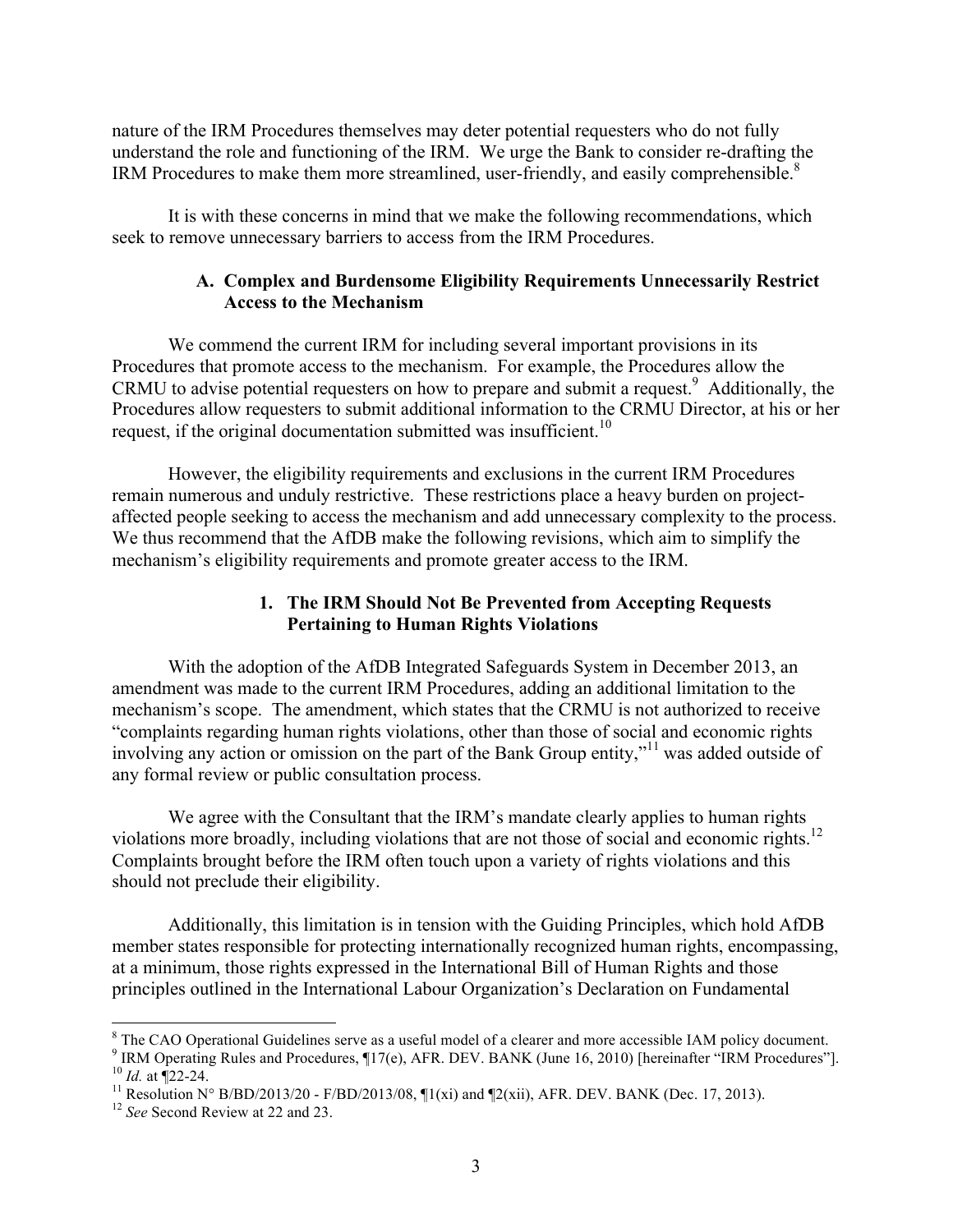Principles and Rights at Work.<sup>13</sup> These documents incorporate not only social and economic rights, but also civil and political rights. The AfDB member states have an obligation under the Guiding Principles to ensure that these rights are upheld and to ensure that the IRM can provide access to effective remedy for any rights violations.

We strongly recommend that this restrictive language be removed from the IRM Procedures to ensure that its services apply to all human rights violations, as envisioned in the IRM's mandate. Should this restriction remain in the IRM Procedures, we urge the IRM and the Bank to interpret the provision narrowly to ensure that requests that are otherwise eligible are not dismissed merely because they touch upon a variety of human rights violations.

# **2. The IRM Should Not Preclude Requests that Raise Issues Under Judicial Review**

The current IRM Procedures state that the CRMU is not authorized to receive requests related to "matters before other judicial review or similar bodies."<sup>14</sup> Additionally, in determining whether a problem-solving exercise should be undertaken, the current IRM Procedures require the CRMU Director to consider "whether the problem-solving exercise may duplicate, or interfere with, or may be impeded by, any other process pending before a court, arbitration tribunal or review body ... in respect of the same matter or a matter closely related to the Request."<sup>15</sup>

These provisions unnecessarily restrict access to the mechanism. As currently written, the provision barring all requests related to matters before judicial review is vague and exceedingly broad, and thus may preclude IRM involvement even if a request has only tenuous connections to another proceeding, and even if there is no indication that the IRM process may impact another proceeding or vice versa. The provision requiring the Director to weigh the effects that a problem-solving process may have on other proceedings is difficult to understand, appears duplicative of the first provision and has the potential to exclude cases from problemsolving due to proceedings that have no bearing on the specific concerns to be discussed during the problem-solving exercise.

Additionally, these provisions ignore the fact that the IRM process may offer services and provide remedies that are not available in parallel proceedings. Moreover, the IRM process serves different functions and may concern different parties than a judicial review or other proceeding. For example, the IRM is the only body that can directly address the AfDB's violations of its own policies and procedures. As such, the compliance review function of the IRM is the only opportunity for requesters to hold the Bank accountable to its own policies. Furthermore, the compliance review reports issued by the mechanism are uniquely able to provide feedback to the Bank to help the institution correct policy violations, apply lessons learned to future projects and achieve sustainable development outcomes. No other forum would provide the AfDB with the same type of feedback.

<sup>&</sup>lt;sup>13</sup> Guiding Principles at ¶12.<br><sup>14</sup> IRM Procedures at ¶2(iv).<br><sup>15</sup> *Id.* at ¶34(f).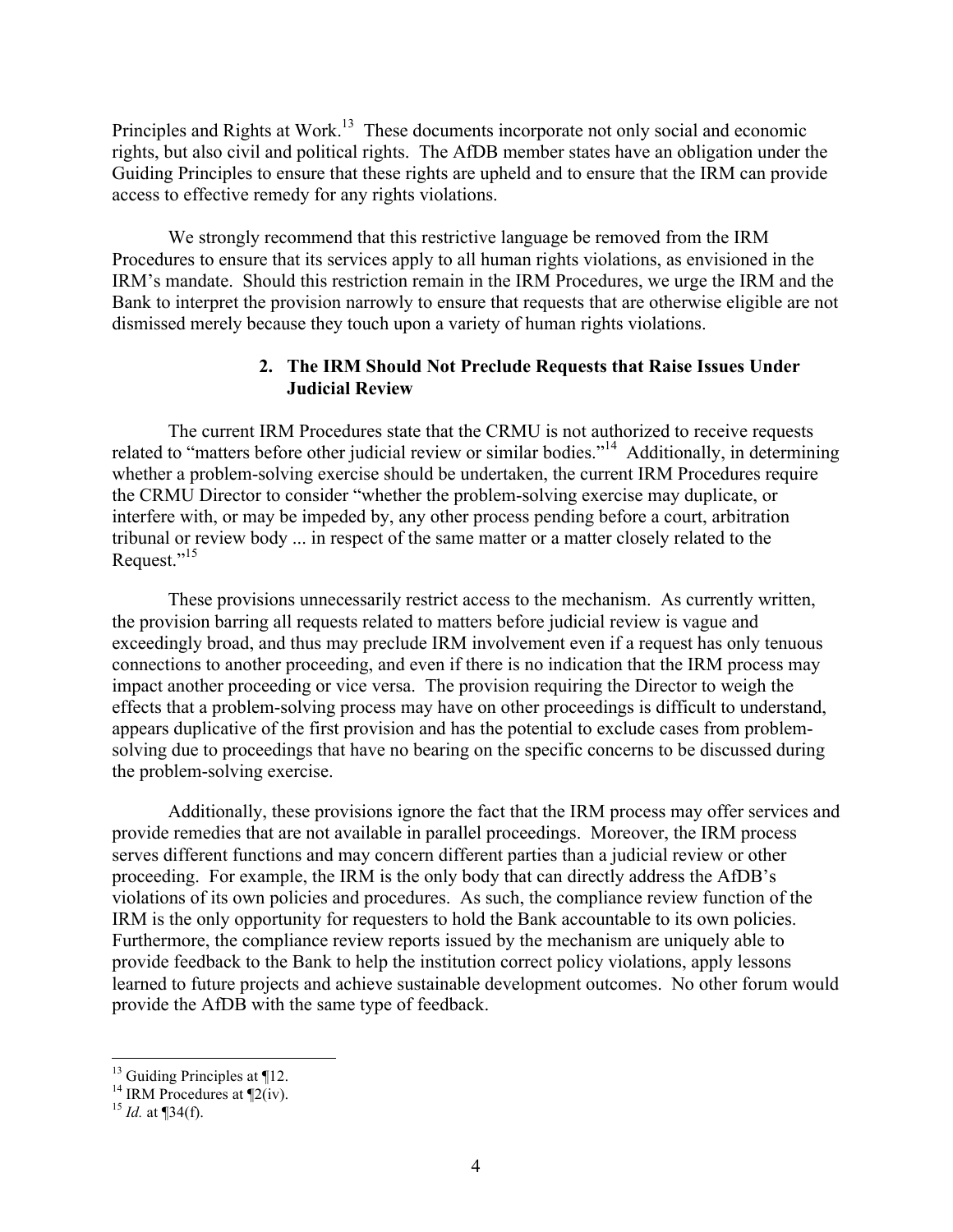Thus, in keeping with the best practices of high-functioning IAMs, <sup>16</sup> we recommend that these provisions be eliminated. Alternatively, the provisions should be revised to exclude consideration of parallel proceeding for compliance review and to allow consideration of parallel proceedings in problem-solving only when the same parties raising exactly the same issues are seeking identical remedies in another forum where all parties are actively addressing the issues.

## **3. Requesters Should Not Be Required to Cite Specific Acts, Omissions or Policy Violations On the Part of the Bank**

The provision under the current IRM Procedures requiring requests to include "where possible, a description of how [an] act or omission on the part of the Bank Group has led or may lead to a violation of the specific provision"<sup>17</sup> imposes an undue burden on requesters. In many cases, it is impossible for requesters to know what actions the Bank has taken or not taken with regard to a given project. Such information is often not made publicly available, or at minimum is difficult to find. Even with the clause indicating that requesters need only provide this information "where possible," we fear that this provision may reduce access to the mechanism and deter project-affected people from filing a request if they do not have this information. Thus, we agree with the recommendation of the independent consultant (the "Consultant") that this provision be removed.<sup>18</sup>

The current IRM Procedures also require requests to include, "where possible, an explanation of how Bank Group policies, procedures or contractual documents were seriously violated."19 This provision, too, is unnecessarily burdensome. Many people affected by Bankfinanced projects do not have the resources to access and fully understand Bank policies. Though we appreciate that the provision only requires such an explanation "where possible," we are concerned that in practice it may serve to restrict access to the mechanism. Moreover, we are concerned that the reference to procedures that were "seriously" violated is too vague and subjective to provide a workable eligibility standard. We therefore recommend that this provision be removed, or that, at a minimum, IRM Procedures be revised to expressly state that requests may be eligible without alleging a specific policy breach.<sup>20</sup>

# **4. Requesters Should Not Be Required to Produce Burdensome Documentation**

The current IRM Procedures instruct requesters to attach extensive supporting documentation to their request, including "all correspondence with Bank Group staff; notes of meetings with Bank Group staff; a map or diagram, if relevant, showing the location of affected parties or area affected by the project.<sup> $321$ </sup> The IRM Procedures further require requesters to

<sup>&</sup>lt;sup>16</sup> The CAO, for example, does not bar requests on the basis of parallel proceedings, nor are parallel proceedings considered in the dispute resolution process.<br> $^{17}$  IRM Procedures at  $\P(5d)$ .

<sup>&</sup>lt;sup>18</sup> See Second Review at 28.<br><sup>19</sup> IRM Procedures at ¶5(c).<br><sup>20</sup> The CAO offers a model for such a provision. *See* CAO Operational Guidelines at § 2.1 ("There is no requirement for a complainant to specify particular policies, guidelines, or procedures.").

<sup>&</sup>lt;sup>21</sup> IRM Procedures at  $\P$ 14.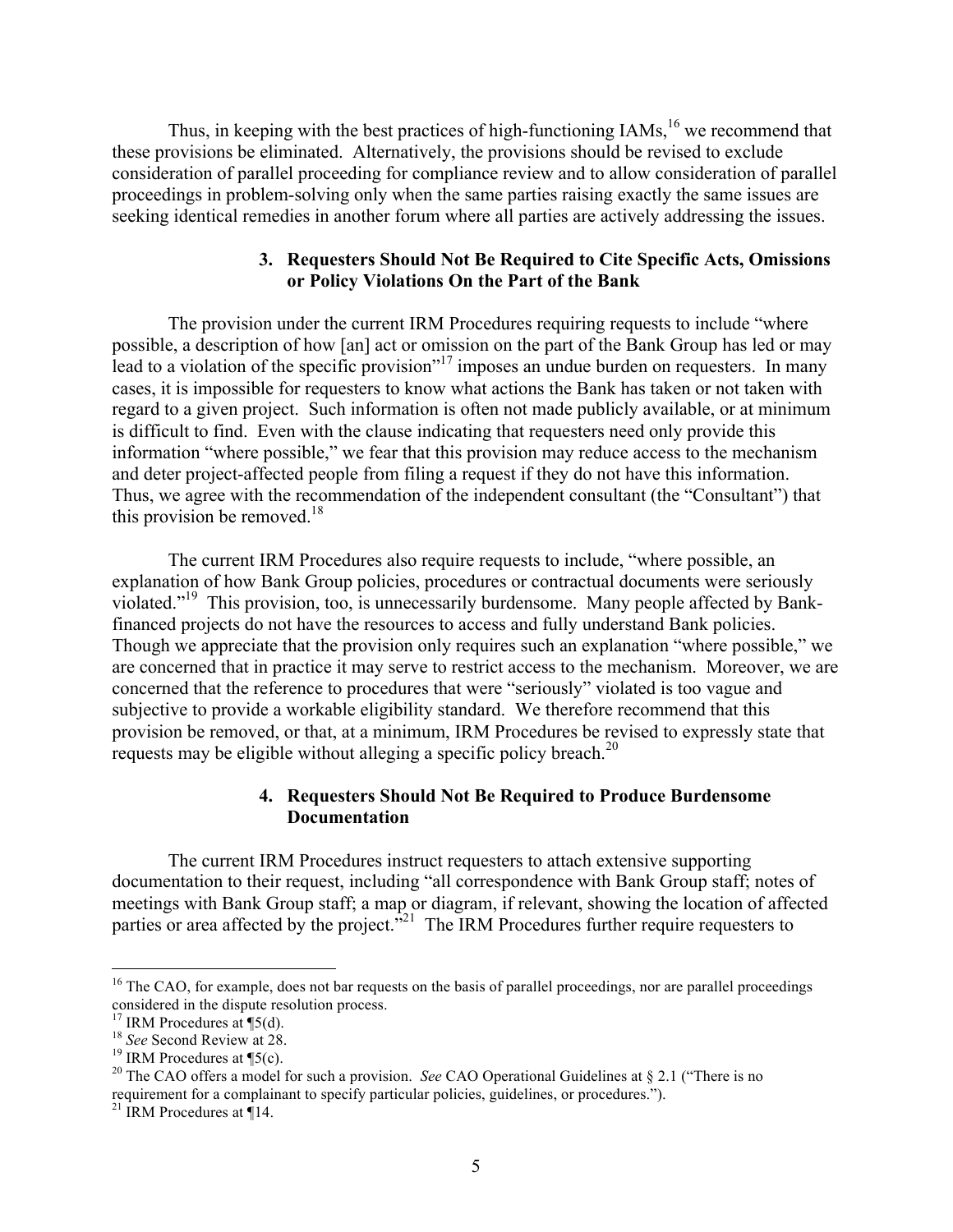submit an explanation regarding any information that cannot be provided.<sup>22</sup> These requirements place a heavy burden on requesters, who may not have the resources to produce such information. We recommend that this provision be revised to state that providing supporting documentation is optional and that requests will not be rejected for failure to submit documentation.<sup>23</sup> We further recommend that the Bank remove the requirement that requesters submit an explanation regarding any missing documentation.

## **5. The IRM Should Be Made More Accessible to Requesters Fearing Retaliation or Intimidation**

The current IRM Procedures require that requesters attempt to resolve their complaints with Bank Management prior to submitting a request to the IRM.<sup>24</sup> Requiring all requesters to raise their concerns with Bank Management fails to protect requesters who may have a reasonable fear that doing so would result in retaliation or intimidation. Requesters who reasonably fear that contacting Bank Management could lead to retaliation or intimidation should be permitted to waive this requirement.

The Consultant also recommends a new requirement that requesters make good faith efforts to resolve their concerns through project-level and local grievance mechanisms prior to submitting a request to the IRM.<sup>25</sup> We strongly disagree with this recommendation. Requiring requesters to first attempt to address their concerns through a local or project-level grievance mechanism presents an additional barrier to accessing the IRM mechanism, which already suffers from too many complex and burdensome barriers to access. While local and project-level grievance mechanisms may be a useful tool for some requesters, they are not able to provide the same services as the IRM, nor can they produce meaningful lessons learned for the Bank, which is one of the IRM's key functions. Moreover, local or project-level grievance mechanisms are often poorly implemented or not fully functional and local people may therefore be unaware of such mechanisms or unable to rely on them as a source of recourse.

We therefore recommend that the Bank not adopt the Consultant's recommendation to add this additional, unnecessary and burdensome eligibility requirement. However, should this recommendation be adopted, we urge the Bank to waive this requirement where requesters have a reasonable fear that raising a complaint through a local or project-level grievance mechanism would lead to retaliation or intimidation.

<sup>&</sup>lt;sup>22</sup> *Id.* at ¶15.<br><sup>23</sup> This is similar to the CAO's approach, which is to include a list of information that "complainant may wish to provide." CAO Operational Guidelines at § 2.1.4.<br><sup>24</sup> *See* IRM Procedures at ¶1 and ¶5(e).<br><sup>25</sup> Second Review at 27.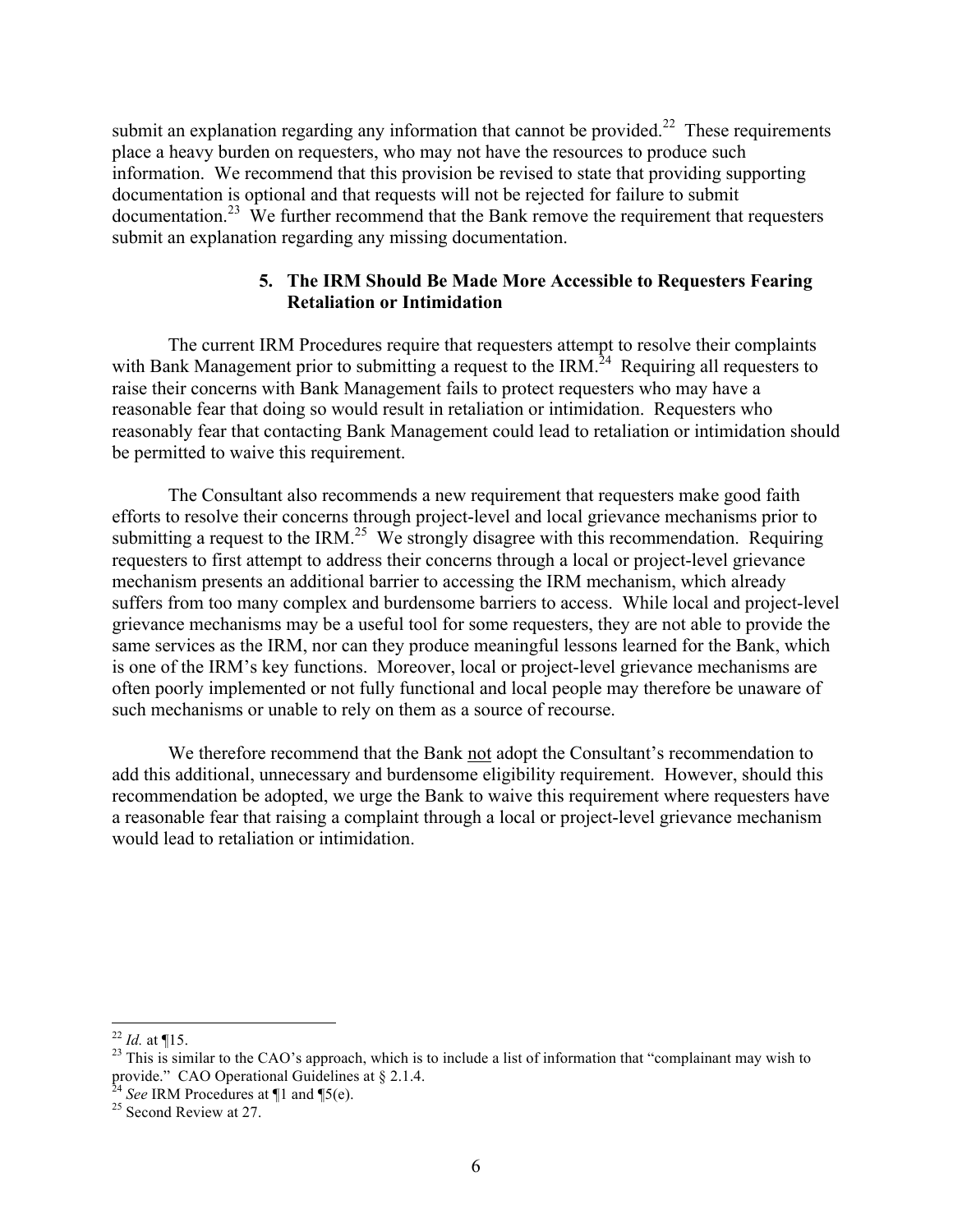#### **6. The IRM Must Guarantee Requesters' Confidentiality**

We commend the current IRM Procedures for requiring that the IRM make "all reasonable efforts" to respect the confidentiality of requesters and other interested parties, where requests for confidentiality are made.<sup>26</sup> We take issue, however, with the provision allowing the CRMU Director to determine "whether such confidentiality is warranted."<sup>27</sup> Leaving the confidentiality of requesters to the discretion of the Director may compromise requesters' safety in situations in which the Director makes an erroneous determination. Additionally, the provision decreases the mechanism's accessibility, as potential requesters with serious concerns for their safety may be deterred from even submitting a request for fear that the Director may determine that confidentiality is not warranted. We recommend that the provision be revised to require that requests for confidentiality be respected unconditionally, except in situations in which the review process cannot proceed with the requested confidentiality. In these situations, we support the process described in the current IRM Procedures, whereby the Director will notify the requesters and determine terms for proceeding in consultation with the requesters.<sup>28</sup>

# **7. The IRM Should Extend the Cut-Off Date for Filing Requests**

The current IRM Procedures restrict the CRMU from accepting requests "filed more than 12 months after the physical completion of the project concerned or more than 12 months after the final disbursement under the loan or grant agreement or the date of cancellation of the undisbursed amount."<sup>29</sup> However, people suffering harm caused by Bank-financed projects may not learn that the Bank is involved and that it is possible to file a request until long after project completion or final Bank disbursements. Additionally, some projects result in long-term adverse impacts that only become apparent years after their completion. Requests should not be precluded by the delayed onset of harm. In such cases, a 12-month cut-off date is inappropriate. We therefore recommend that the CRMU accept requests filed up to five years after the Bank's relationship with the project ends.<sup>30</sup> This would benefit the AfDB by allowing it to extract important lessons from Bank-funded projects that result in serious, long-term harm, even after a Bank loan has been repaid.

# **8. The IRM Should Not Restrict Requests Regarding Private Sector Projects**

<sup>&</sup>lt;sup>26</sup> *Id.* at ¶8.<br><sup>27</sup> *Id.*<br><sup>28</sup> *Id.*<br><sup>29</sup> IRM Procedures at ¶2(viii).<br><sup>30</sup> Some accountability mechanisms do not have fixed cut-off dates. For example, the EBRD PCM has no cut-off period for accepting complaints for compliance review. *See* Project Complaint Mechanism: Rules of Procedure, ¶19(a), EBRD (May 7, 2014) [hereinafter "PCM Rules of Procedure"]. The CAO accepts complaints about any project the IFC or MIGA is participating in or actively considering without defining any set cut-off date. *See* CAO Operational Guidelines at § 2.2.1. The EIB Complaints Mechanism takes another approach, allowing complaints to be submitted to its mechanism up to one year following the date upon which the facts underpinning the allegation could be reasonably known by the complainant. *See* Complaints Mechanism Principles, Terms of Reference and Rules of Procedure, ¶5.1, EIB (Oct. 31, 2012) [hereinafter "Complaints Mechanism Principles"].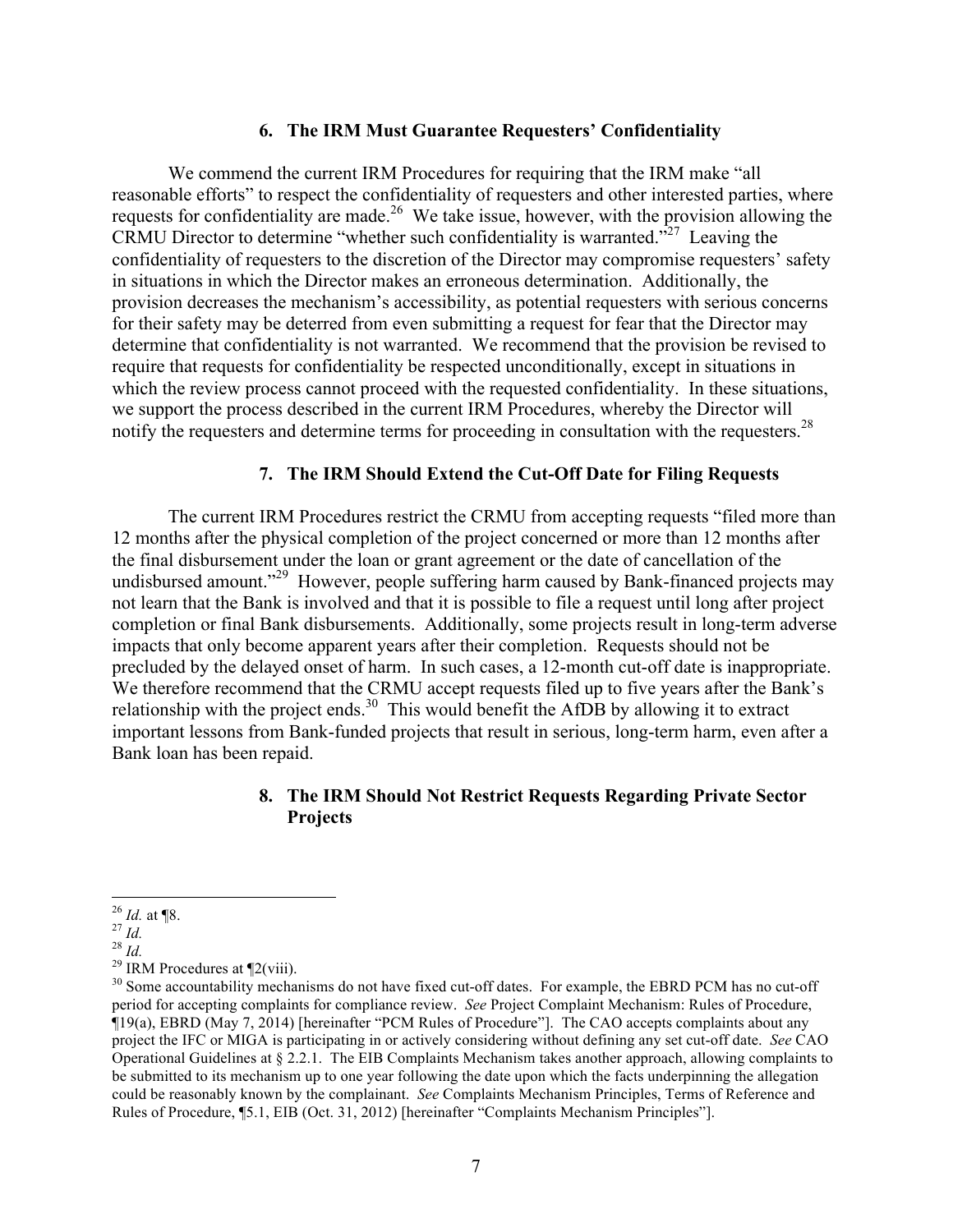The current IRM Procedures heavily restrict requests pertaining to private sector and nonsovereign guaranteed projects, accepting only those that concern the Bank's compliance with certain social and environmental policies. Specifically, the CRMU is only authorized to review such requests if they contain allegations of noncompliance with the Bank's agricultural, education, health, gender, good governance or environmental policies.<sup>31</sup> It is unclear why the IRM cannot review requests alleging violations of any of the Bank's safeguards policies, as the AfDB's Integrated Safeguards System applies to both public and private projects.<sup>32</sup> This exclusion runs contrary to the best practices of the IRM's peer institutions and unnecessarily narrows the scope of the mechanism.<sup>33</sup> We recommend that the IRM accept requests regarding private sector projects according to the same terms that apply to public sector projects.

### **9. The IRM Should Consider Harm for Which the AfDB Is Not Directly Responsible**

The current IRM Procedures state that the CRMU is not authorized to receive requests pertaining to "actions that are the responsibility of other parties ... and which do not involve any  $\frac{1}{2}$  action or omission on the part of the Bank Group.<sup>334</sup> We urge the Bank to reconsider this exclusion. Eliminating this exclusion would align IRM Procedures with the Guiding Principles, which hold project financiers responsible for preventing and mitigating adverse impacts of projects to which they are directly linked, regardless of whether they themselves have caused or contributed to such impacts.<sup>35</sup> Moreover, accepting requests pertaining to all harm caused by AfDB-financed projects, even those for which the Bank is not directly responsible, can benefit both requesters and Bank Management. For example, if the harm has led to a situation that puts the Bank's investment as risk, allowing the IRM to accept a request may serve the Bank, as well as project affected people, by leading to a mutually beneficial agreement or Action Plan that allows the project to proceed without causing serious harm.

We therefore recommend that this provision be eliminated. Should the provision remain, we support the Consultant's recommendation to add the word "sole" to the provision, thus only limiting requests pertaining to actions that are the *sole* responsibility of other parties.<sup>36</sup>

# **10. The IRM Should Remove Restrictive Conditions for Non-Local Representation**

The current IRM Procedures require requesters wishing to rely on non-local representation to submit "clear evidence that there is no adequate or appropriate representation in

<sup>&</sup>lt;sup>31</sup> See IRM Procedures at  $\P$ 2(xi).<br><sup>32</sup> Integrated Safeguards System: Policy Statement and Operational Safeguards, 8, AFR. DEV. BANK (Dec. 2013).<br><sup>33</sup> The EBRD's PCM, the IDB's ICIM and the ADB's AM all treat private an respect. For example, *see* Policy Establishing the Independent Consultation and Investigation Mechanism at ¶2, INTER-AM. DEV. BANK (Feb. 2010) [hereinafter "Policy Establishing ICIM"] (The mechanism accepts complaints about any "Bank-Financed Operation," which "[c]overs all Bank investment or other financing activities, whether with or without sovereign guarantee (public or private sector.)"). *See also* PCM Rules of Procedure at 3 (making no distinction between public and private projects); Accountability Mechanism Policy, 3, ADB (2012). <sup>34</sup> IRM Procedures at  $\mathbb{I}2(i)$ . <sup>35</sup> Guiding Principles at  $\mathbb{I}13(b)$ . <sup>36</sup> Second Review at 28.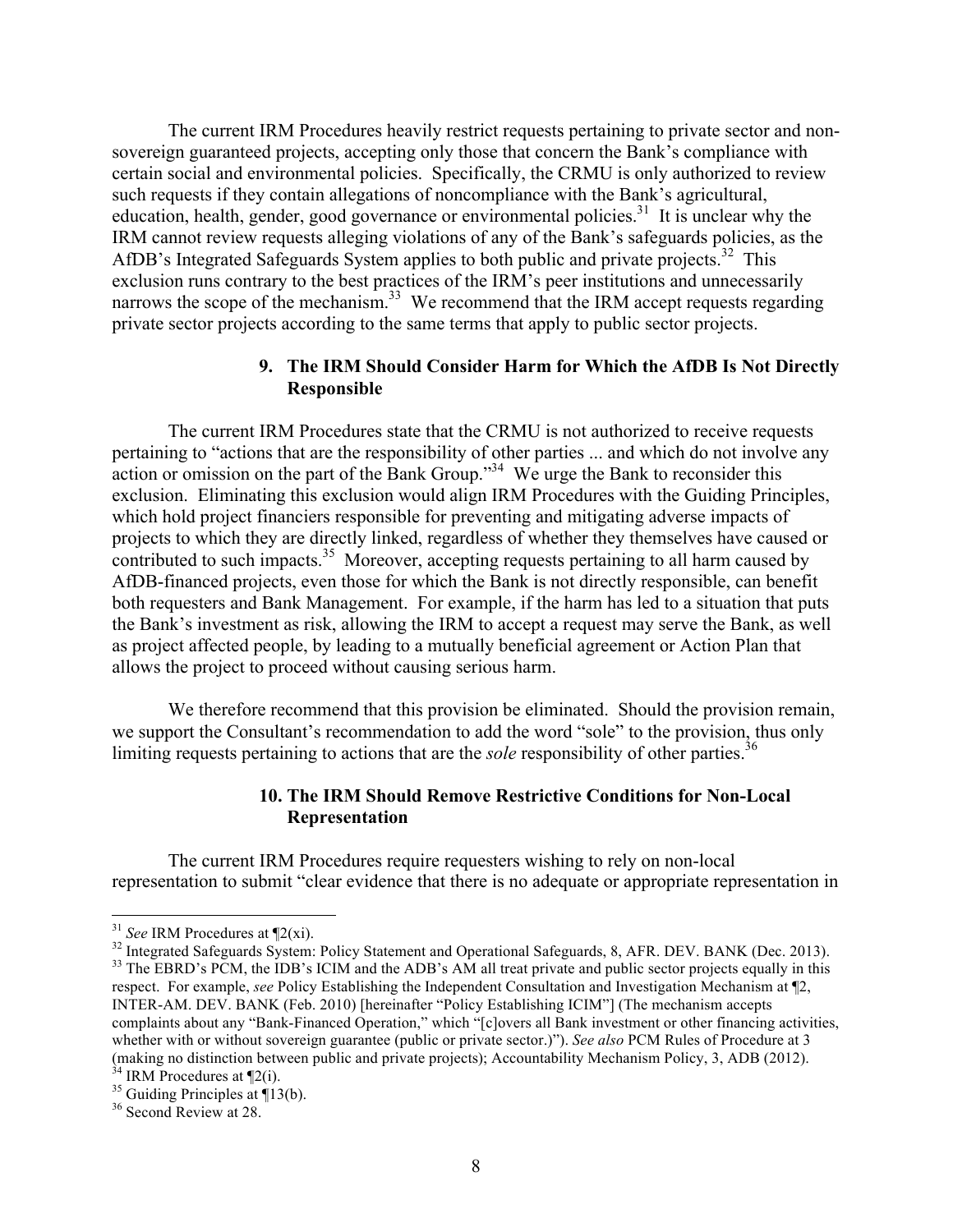the country or countries where the project is located.<sup>37</sup> This requirement places an unnecessary restriction on requesters' ability to make their own choices about who represents them and creates an additional eligibility hurdle for communities who may already be working with nonlocal partners and wish to use those trusted partners as their representatives in the IRM process. We therefore recommend that the provision be removed.

# **11. Individual Requesters Should Be Permitted to Submit Requests**

The current IRM Procedures authorize the CRMU to accept requests submitted by "two or more persons who share a common interest.<sup>38</sup> This requirement is unnecessarily restrictive and has already precluded one request from registration.<sup>39</sup> We recommend that the language be changed to "one or more persons" to enable an affected individual to submit a request.<sup>40</sup>

# **12. The IRM Should Allow Oral and Telephonic Submission of Complaints**

We commend the current IRM Procedures for directing that submission requirements for requests be interpreted flexibly, with consideration given to the means available to communities affected by projects.<sup>41</sup> However, the Procedures still require requests to be submitted in writing.<sup>42</sup> We recommend that oral or telephonic submissions be accepted where requesters have no other means of submitting complaints.

## **B. Translation Practices Must Be Improved**

We commend the current IRM Procedures for allowing the CRMU to accept requests submitted in local languages if requesters are unable to obtain a translation in one of the Bank's official languages (English or French).<sup>43</sup> We also appreciate that the current IRM Procedures require the CRMU to attempt to respond to requests in the language of submission.<sup>44</sup> However, where this is not "practicable," the current Procedures permit the CRMU to respond in the official language "with which the Requestors are most comfortable."<sup>45</sup> We are concerned that this provision may pose an absolute barrier to accessibility for requesters who do not speak the official languages of the Bank. We therefore recommend that the Bank require all communications to be translated into a language that the requesters understand, even if they do

<sup>&</sup>lt;sup>37</sup> IRM Procedures at ¶13.<br><sup>38</sup> IRM Procedures at ¶I(b).<br><sup>39</sup> *See* Second Review at 27.<br><sup>40</sup> The EBRD PCM and the IFC CAO both accept complaints submitted by individual requesters. *See* PCM Rules of<br>Procedure at ¶1; CAO

<sup>41</sup> IRM Procedures at ¶6.<br>
<sup>42</sup> *Id.* at ¶7.<br>
<sup>43</sup> *Id.* at ¶9.<br>
<sup>44</sup> *Id.* at ¶10.<br>
<sup>45</sup> *Id.*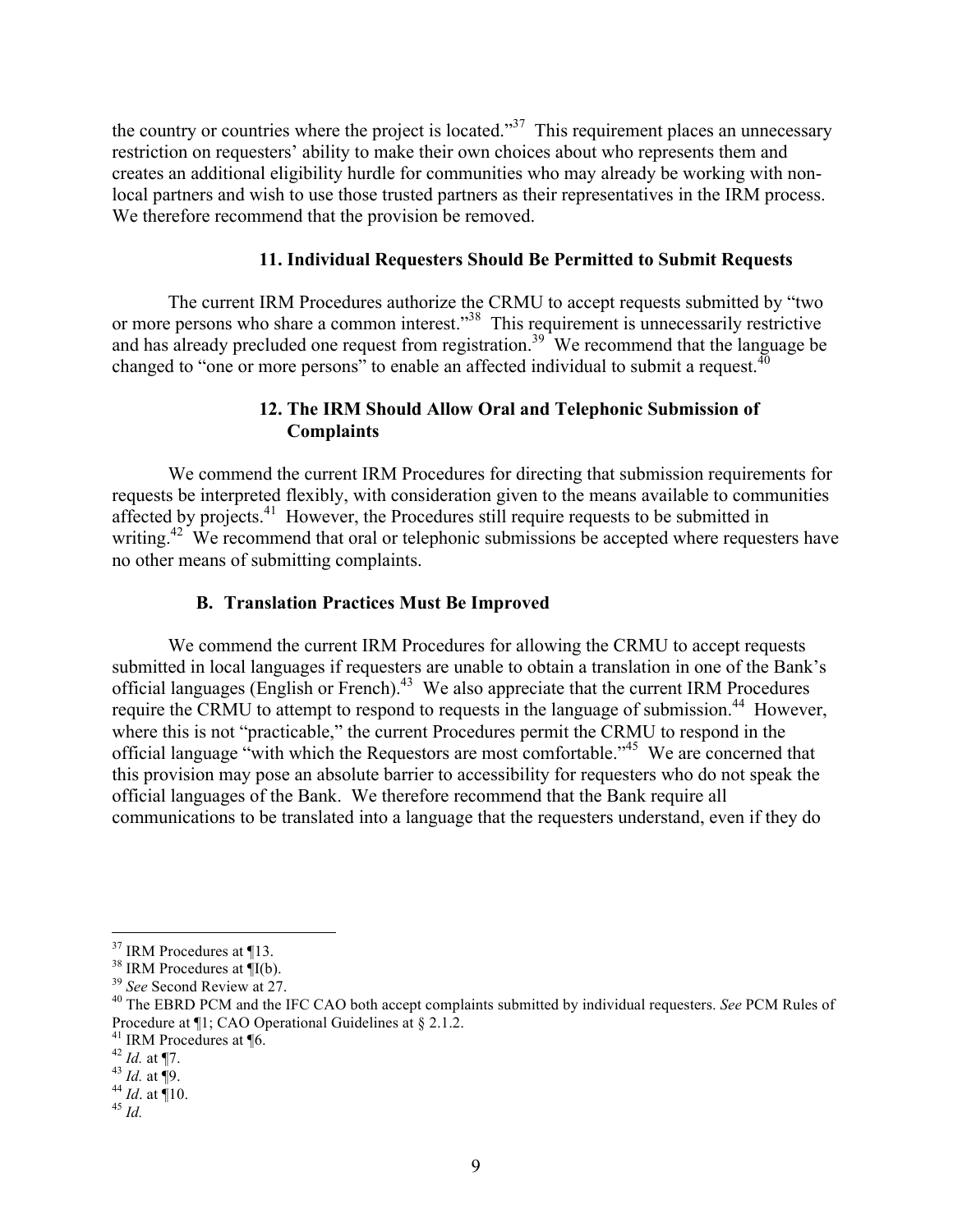not understand English or French.46

# **C. The AfDB and the IRM Should Continue to Expand Outreach Efforts Both Internally and Externally**

We commend the IRM for adopting outreach as part of its mandate and agree with the Consultant's recommendations for more proactive outreach efforts, both internally and externally. We agree that internal outreach can serve to build a more constructive relationship between the IRM and Bank Management,<sup>47</sup> while recognizing the importance of maintaining the mechanism's independence from Bank Management in any and all communications between the two. Expanding internal outreach will facilitate institutional learning, enabling the Bank to integrate lessons from the IRM's experience into future projects and promote more sustainable development outcomes.

We also support the Consultant's recommendations for increased external outreach, particularly to communities affected by Bank projects, and the use of "innovative means of communication" to engage communities.<sup>48</sup> Additionally, we urge the Bank to broadly distribute information about its policies and procedures, as well as information about the IRM, in a timely and effective manner in all areas where Bank-assisted projects are proposed. These materials should be distributed in full and summarized forms, with efforts to provide translations in local languages and to make the format as user-friendly as possible. We recommend that the Bank actively disseminate simple, pictorial-based, user-friendly, local-language descriptions of the IRM, as well as simplified copies of the operating policies and procedures of both the Bank and the IRM, to all communities that may be impacted by Bank-financed projects. Such materials should also be made available on the IRM's website.

## **III. Independence**

The IRM's independence from Bank Management is critical to ensuring the mechanism's ability to effectively carry out its duties to the fullest extent. Procedures ensuring strict independence also strengthen the mechanism's external credibility and are thus central to its success. We therefore make the following recommendations, which seek to promote the mechanism's ability to function independently and free of outside influence.

# **A. Any Advisory Function, if Established, Must Not Compromise the Mechanism's Independence**

Potential advisory and project facilitation roles for the CRMU are among the primary issues under consideration in the second review process.<sup>49</sup> On this matter, the Consultant

<sup>&</sup>lt;sup>46</sup> Adopting this recommendation would bring the Bank in line with the Guiding Principles, which state that nonjudicial grievance mechanisms such as the IRM must "provide adequate assistance" to those who face accessibility barriers such as language. *See* Guiding Principles at  $\P$ 31(b).<br><sup>47</sup> *See* Second Review at 20.<br><sup>48</sup> *Id.* at 63.<br><sup>49</sup> *See* Review of the Independent Review Mechanism (IRM) of the African Development Bank Group: Terms o

Reference at 2, AFR. DEV. BANK (Aug. 2013).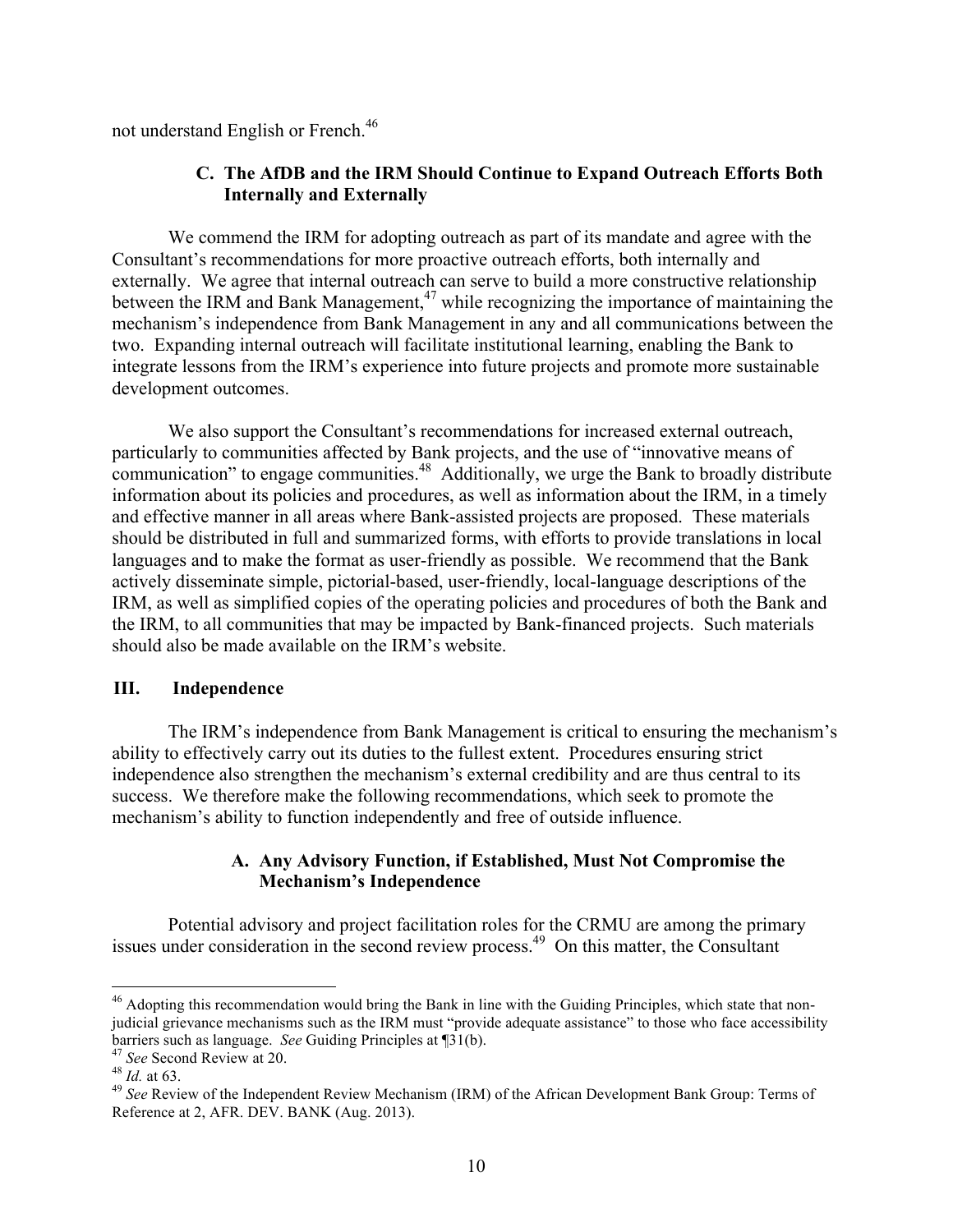recommends that the CRMU take on an advisory function to be triggered either upon the receipt of a request for an advice or technical opinion from the President or the Boards of Directors ("Boards") or upon the submission of a proposal for such an advisory service to the President or Boards $50$ 

Should such an advisory function be adopted, its scope must be clearly defined in the IRM Procedures, and the mechanism's independence must be preserved.<sup>51</sup> We agree with the Consultant's recommendation that the scope of any advisory function should be limited to providing advice and opinions on non-project related systemic issues or non-operational programs. The CRMU should not provide advice or opinions on specific projects, thereby ensuring that the CRMU's independence and impartiality is preserved should those projects ever form the basis of a complaint. We affirm the Consultant's recommendation that the CRMU Director submit reports on any advice or technical opinions provided to the President or Boards,  $52$  and we additionally recommend that these reports be made publicly available.

# **B. Independence Must Be Ensured Throughout the Compliance Review Process**

Under the current IRM Procedures, the CRMU Director and Roster of Experts' (the "Roster") recommendation to initiate compliance review is subject to the approval of the President or the Boards.<sup>53</sup> This provision adds an additional and unnecessary step to the process that undermines the IRM's independence and efficiency. Once the CRMU and Roster have reviewed a request and Bank Management's response, they have sufficient information to decide whether the case merits a full compliance investigation and should be granted the independent authority to make this decision. We therefore recommend that IRM Procedures be revised to allow the CRMU Director and Roster of Experts to initiate a compliance review without President or Board approval.<sup>54</sup>

The current IRM Procedures also undercut the independence of the compliance review process by allowing Bank Management to accept or reject the findings and recommendations of the Roster's Compliance Review Report in its Response and Action Plan to the Report.<sup>55</sup> Providing Management with the option of rejecting the findings of a compliance review compromises the IRM's independence and undermines the mechanism's mandate, weakening the Roster's ability to foster institutional learning and promote sustainable development outcomes. Thus, we recommend that the provision allowing Management to reject the Report's findings be eliminated. In its response to the Roster's recommendations, we recommend that Management be required to respond to each recommendation made in the Compliance Review Report and provide clear justifications if any recommendations are rejected.

<sup>&</sup>lt;sup>50</sup> *See* Second Review at 26 and 27.<br><sup>51</sup> We suggest that the Bank refer to the CAO Operational Guidelines for guidance on how to structure an advisory function while preserving the independence of the mechanism. *See* CAO Operational Guidelines at §5.<br><sup>52</sup> *See* Second Review at 27.<br><sup>53</sup> *See* IRM Procedures at ¶43 and ¶44.<br><sup>54</sup> The IFC CAO, EBRD PCM, and IDB ICIM have

Board approval. *See* CAO Operational Guidelines at § 4.2; PCM Rules of Procedure at ¶17, ¶26, and ¶35; and Policy Establishing ICIM at ¶39.

<sup>55</sup> *See* IRM Procedures at ¶58.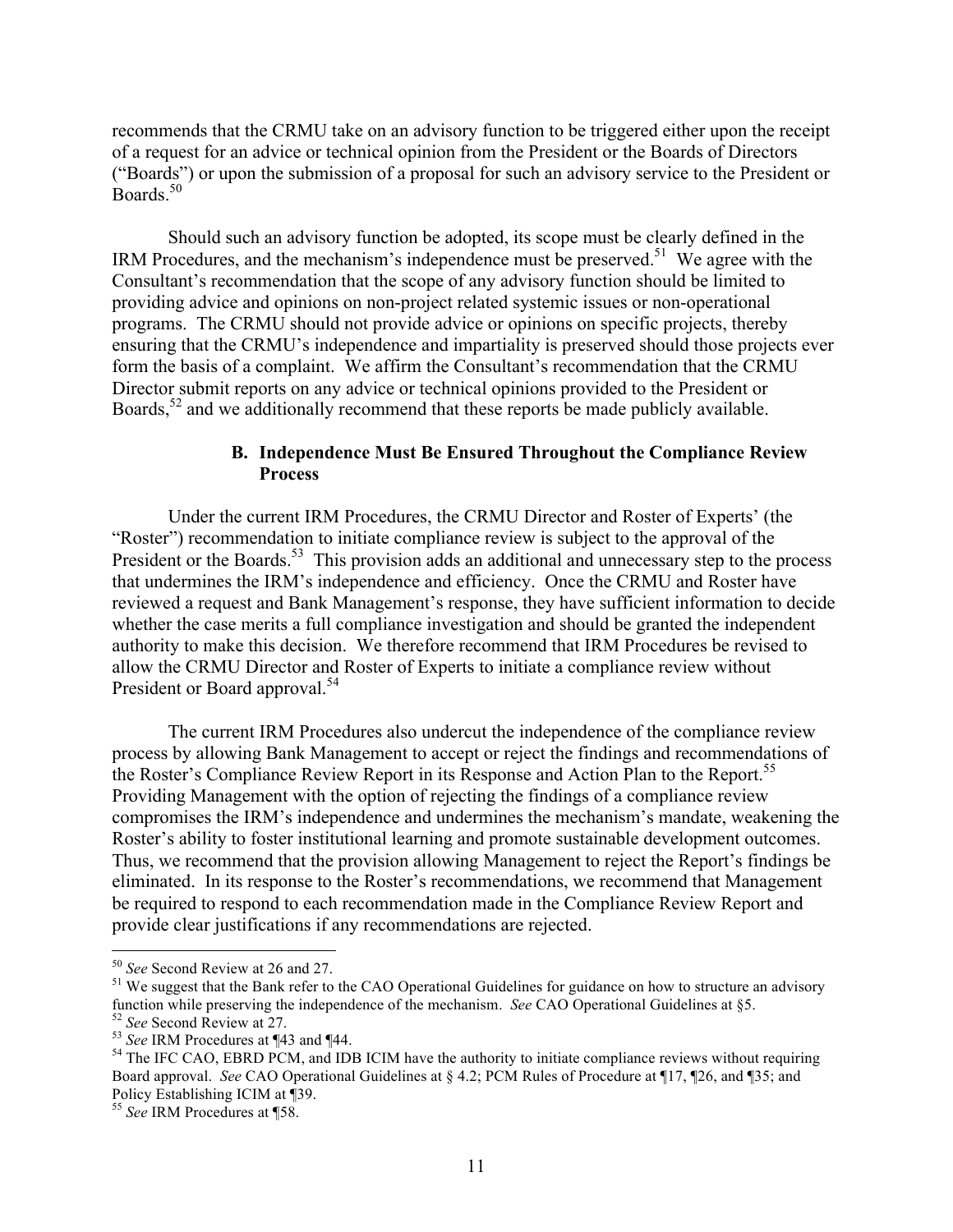#### **C. IRM Staff Should Not Be Permitted to Seek Expertise Internally**

When the CRMU and the Roster of Experts require additional expertise to assist in their work, the current IRM Procedures require that they first check to see whether such expertise is available within the Bank. If expertise cannot be made available internally due to a conflict of interest or the appearance of one, only then may expertise be sought externally.<sup>56</sup> We agree with the Consultant that this provision undermines the IRM's independence and that the use of any Bank staff expertise on the part of the IRM should be viewed as a conflict of interest.<sup>57</sup> Thus, we affirm his recommendation that the IRM be required to seek expertise outside of the Bank.

# **D. IRM Staff Should Not Be Permitted to Seek Advice from AfDB General Counsel Regarding the Bank's Rights and Obligations**

The IRM Procedures state that the Bank's General Counsel shall provide legal information and advice as requested by the IRM, including information regarding "the Bank Group's rights and obligations in respect of the Bank Group-financed project to which a Request relates."58 Accepting advice from the AfDB's own General Counsel regarding the Bank's obligations in a particular project context presents a serious conflict of interest. The General Counsel's office often provides advice to Bank Management regarding its legal obligations during a project's design and implementation and may therefore have preconceived opinions about Bank Management's actions in a particular case. We recommend that the IRM be prohibited from relying on legal advice and information from the General Counsel's office. The Roster of Experts should be independently capable of determining and providing advice on the Bank's legal obligations.

## **E. CRMU Engagement with the Boards and Management Should Be Undertaken Transparently**

In his report, the Consultant recommends that the CRMU interact with the Boards more frequently and proactively; he maintains that such engagement will hold Management accountable to Bank policies and make the AfDB more responsive to the needs of people affected by Bank projects.59 The Consultant also recommends that a more structured relationship be fostered between the CRMU and Management, through which the CRMU would help Management better adhere to its own policies.<sup>60</sup> Should the Consultant's recommendations for increased CRMU engagement with the Boards and Management be adopted, we underscore the importance of his statement that the mechanism's independence must be maintained.<sup>61</sup> The CRMU should not advise or provide opinions to Bank Management on specific projects and documents pertaining to any formal meetings with the Boards or Bank Management should be disclosed publicly.

<sup>56</sup> *See id.* at ¶75(b). <sup>57</sup> *See* Second Review at 25. <sup>58</sup> IRM Procedures at ¶77. <sup>59</sup> *See id.* at 12. <sup>60</sup> *See id.* at 13. <sup>61</sup> *See id.*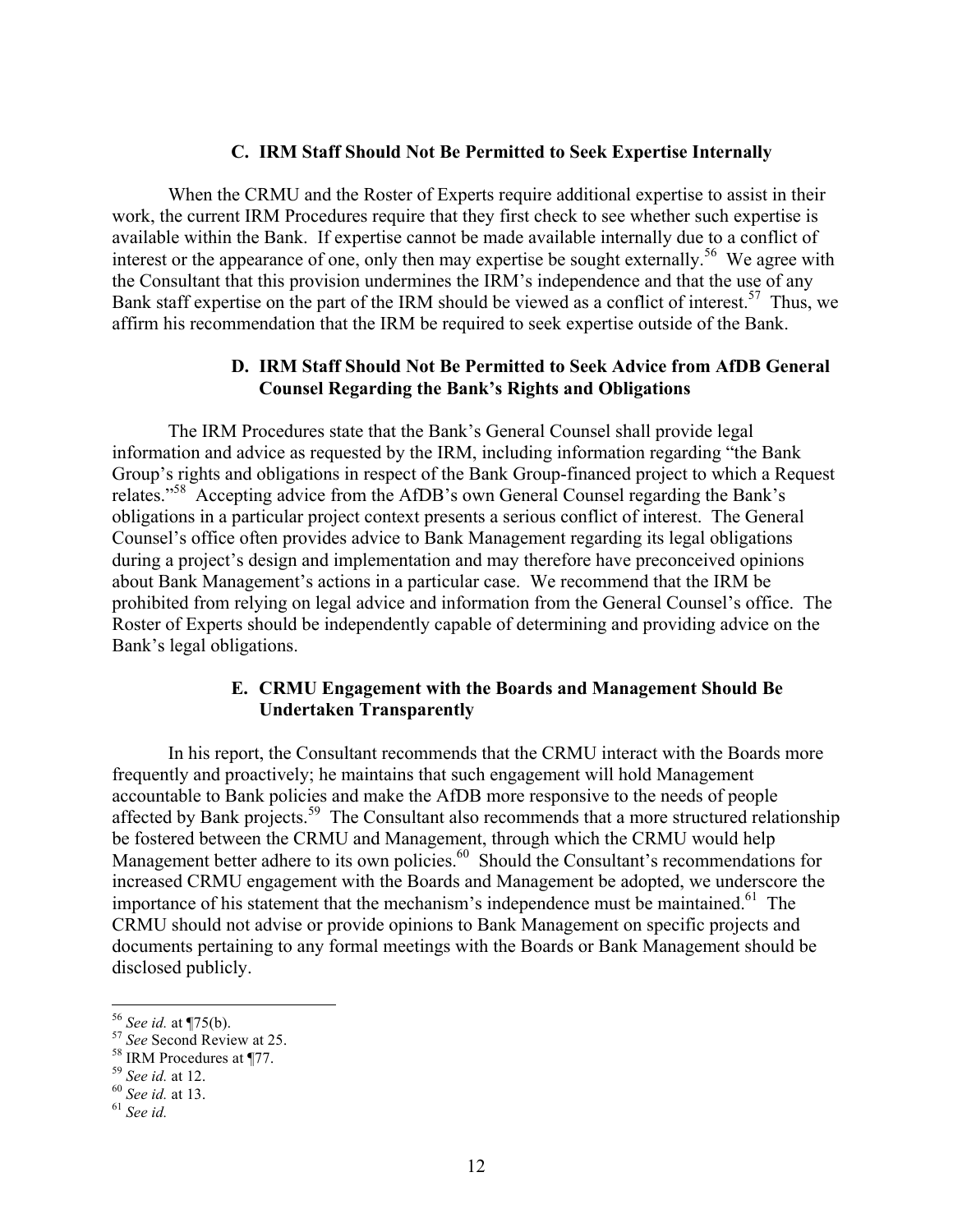#### **F. Compliance Spot Checks, if Adopted, Should Not Involve the CRMU**

The Consultant additionally recommends that each year the CRMU, in consultation with Management, select one to two socially and environmentally high-risk Bank projects on which to conduct compliance review spot checks.<sup>62</sup> We strongly agree with the Consultant's finding that there is a need to foster a more constructive relationship between the CRMU and Management, and we support the idea of creating additional checks on the Bank's compliance with its own policies. However, involving the CRMU in project-specific spot checks may result in conflicts of interest should the selected projects ever be subject to subsequent IRM processes.<sup>63</sup> Thus, in order to maintain the mechanism's independence and accessibility, we recommend that CRMUled spot checks not be adopted. If the Bank has a strong interest in adopting compliance spot checks, we recommend that another Bank office undertake them instead of the CRMU.<sup>64</sup>

## **G. CRMU Staffing Issues Undermine the Mechanism's Independence**

## **1. The IRM Must Institute a "For cause" Provision Regarding the Dismissal of the CRMU Director**

We commend the current IRM Procedures for retaining a "for cause" provision with regard to the removal of Roster experts.<sup>65</sup> However, we note that the procedures guiding the removal of the CRMU Director lack a "for cause" provision. To help preserve the independence of the CRMU Director and prevent the Director's arbitrary dismissal or dismissal without justification, we recommend that a provision be added specifying that the Director may only be removed for cause. 66

# **2. The IRM Should Expand Post-employment Bans for the CRMU Director, Support Staff and the Roster of Experts**

While the original IRM Procedures imposed a lifelong post-employment ban for the CRMU Director,  $67$  the current IRM Procedures provide a mere three-year ban.<sup>68</sup> We are concerned that this abbreviated post-employment ban compromises the independence of the

<sup>&</sup>lt;sup>62</sup> *See* Second Review at 13.<br><sup>63</sup> The CAO does not advise the IFC/MIGA on specific projects for this reason. *See* CAO Operational Guidelines at § 5.1.2.<br><sup>64</sup> Please also see our recommendation in section IV.B below that the CRMU be authorized to proactively initiate

compliance reviews without needing to first receive a request from affected people. This would accomplish many of the same goals of the Consultant's spot check idea, including increasing the mechanism's ability to effectively carry

out its mandate, while still maintaining its independence from Bank Management.<br><sup>65</sup> The current provision states "the Boards may remove Experts from the Roster at any time for cause." *See* IRM Procedures at ¶73.

 $<sup>66</sup>$  The PCM Officer can only be removed from his or her post for cause, with the approval of the EBRD President.</sup> *See* PCM Rules of Procedure at ¶58.<br><sup>67</sup> *See* IRM Operating Rules and Procedures at ¶60, AFR. DEV. BANK (2008). <sup>68</sup> *See* IRM Procedures at ¶61.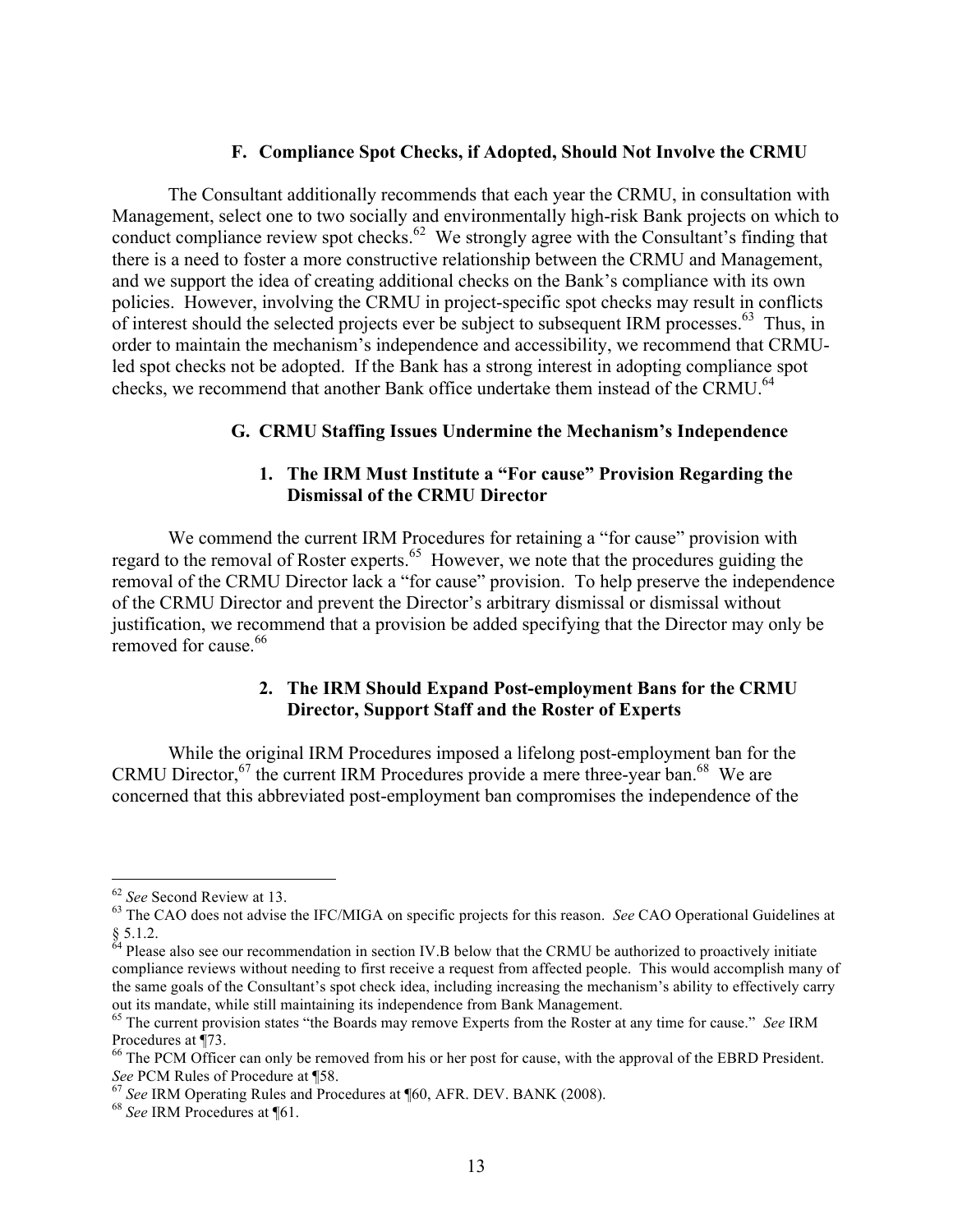IRM, and we recommend that the IRM Procedures restore the Director's lifelong postemployment ban.<sup>69</sup>

Additionally, under the current IRM Procedures, there is no post-employment ban for CRMU staff.<sup>70</sup> Although the IRM Procedures lack clarity on what authorities CRMU staff exercise, the CRMU Director "may delegate his or her authority to members of staff in his or her office" in his or her absence.<sup>71</sup> The CRMU support staff may wield significant influence over key decisions in the IRM process and neglecting to impose a post-employment ban for CRMU staff thus compromises the independence of the mechanism. We therefore urge the Bank to implement a post-employment ban for CRMU staff, in addition to the Director.<sup>72</sup>

Finally, the current IRM Procedures provide a post-employment ban for the Roster of Experts that lasts only two years. Given the important role that the Experts play in the compliance review process, a two-year post-employment ban is insufficient to ensure that they are free to carry out their role independent of any influence from other Bank organs. We recommend that a lifelong post-employment ban be instituted for the Roster of Experts.<sup>73</sup> If this is not possible, we recommend at minimum that the post-employment ban be increased to five  $years.<sup>74</sup>$ 

## **IV. Equity and Effectiveness**

The IRM can only be effective insofar as the people it serves trust the mechanism and find it credible. The IRM's commitment to equity should also warrant the Bank's consideration. Requesters often initiate the IRM process in a position of disadvantage, with far fewer resources than those at the disposal of other stakeholders. If requesters feel further disempowered through the IRM process, the mechanism's success is compromised. In order to ensure that the IRM is a tool that is both fair and effective, the IRM Procedures must proactively redress these imbalances.<sup>75</sup> We therefore make the following recommendations, which seek to promote the principles of equity and effectiveness in the IRM process.

## **A. The IRM Should Be More Equitable to Requesters**

The IRM process should be requester-driven, to honor community self-determination and place requesters on a level playing field with Bank actors. With this in mind, we make the following recommendations.

 <sup>69</sup> The CAO Vice President receives a lifelong ban from employment at any World Bank Group entity. *See* CAO Operational Guidelines at § 1.3. Members of the World Bank Inspection Panel are likewise subject to a permanent post-employment ban from working for the World Bank Group. *See* IBRD Resolution No. 93-10, IDA Resolution No. 93-6, 110, IBRD and IDA (Sept. 22, 1993).<br>
<sup>70</sup> See IRM Procedures at 167.<br>
<sup>71</sup> See id. at 117.<br>
<sup>72</sup> CAO staff and specialists receive a two-year post employment ban. See CAO Operational Guidelines at § 1.3.<br>
<sup>73</sup> T

Establishing ICIM at  $\sqrt[8]{80}$ .<br><sup>75</sup> We note that the principle of equity is also recognized under the Guiding Principles as critical to the efficacy of

non-judicial grievance mechanisms*. See* Guiding Principles at ¶31(d).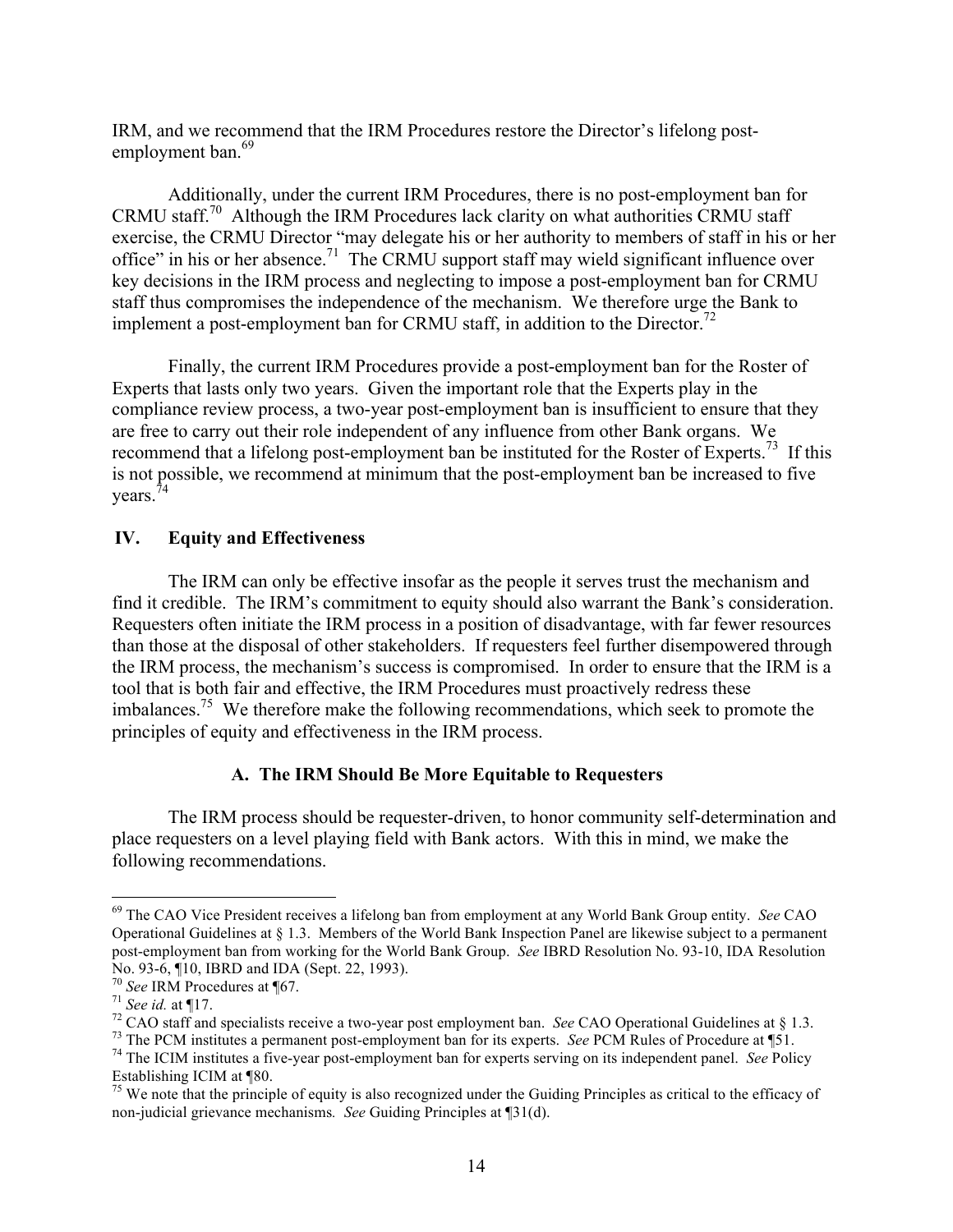#### **1. Requesters Should Be Able to Select Which Function to Initiate**

We commend the current IRM Procedures for requiring that the CRMU Director give "due consideration to the preference of the Requestors" in his or her determination of which IRM function to pursue.<sup>76</sup> However, "due consideration" suggests that the mechanism may, in some instances, assign a case to one function despite the requesters' stated desire to access the other function. To ensure that the IRM provides services that are responsive to the needs of affected people, and to honor community self-determination, the IRM Procedures should be revised to give requesters the power to decide which function(s) to initiate, and in which order. Where appropriate, the policy should allow for parallel problem-solving and compliance review processes.77 These amendments would build greater flexibility into the system and allow the sequencing of IRM functions to be determined on a case-by-case basis. The revised Procedures would ensure that one function does not restrict access to another, making the mechanism not only more equitable, but also more effective and efficient.

# **2. Requesters Should Be Permitted to Submit Formal Comments at Key Points in the IRM Process**

The current IRM Procedures provide insufficient opportunities for requesters to submit comments and participate in the process. Providing additional opportunities for requesters to express their opinions will make the IRM process not only more equitable, but also more effective. Compliance review and problem-solving exercises are often characterized by complex circumstances and facts and carry a high potential for miscommunication. There is always a risk that important facts and issues may be overlooked, or that needs and concerns may be misunderstood. Thus, providing checks on accuracy throughout the process is critical, particularly as the IRM has no appeal system. Inviting requesters' comments and participation at key stages will keep the IRM, and ultimately the Bank, better informed and will make the process more transparent and responsive. Finally, such provisions would ensure that the Bank is held accountable for the fair conduct of grievance processes, a key criterion for the effectiveness of non-judicial grievance mechanisms identified in the Guiding Principles.<sup>78</sup>

Specifically, we recommend that the requesters be allowed to submit comments on a draft Problem-Solving Report and that these comments be considered in finalizing the Problem-Solving Report and any recommendations for remedial action. Additionally, requesters should be invited to participate in the development of an Action Plan at the final stages of the compliance review process, as this document is intended to address the concerns raised in the request and requesters are therefore well positioned to provide input.<sup>79</sup> If they are not granted participation in the development of the Action Plan, we recommend that, at a minimum, both the requesters and the Roster of Experts be provided the opportunity to submit written comments on

<sup>&</sup>lt;sup>76</sup> See id. at ¶20.<br><sup>77</sup> The EIB follows this practice. *See* Complaints Mechanism Principles at ¶7.6 – 7.11.<br><sup>78</sup> See Guiding Principles at ¶31(a).<br><sup>79</sup> Under the current IRM Procedures, Management is required to prepar days after the Compliance Review Report is sent to the President and Boards, with no participation from the requesters. *See* IRM Procedures at ¶57(a).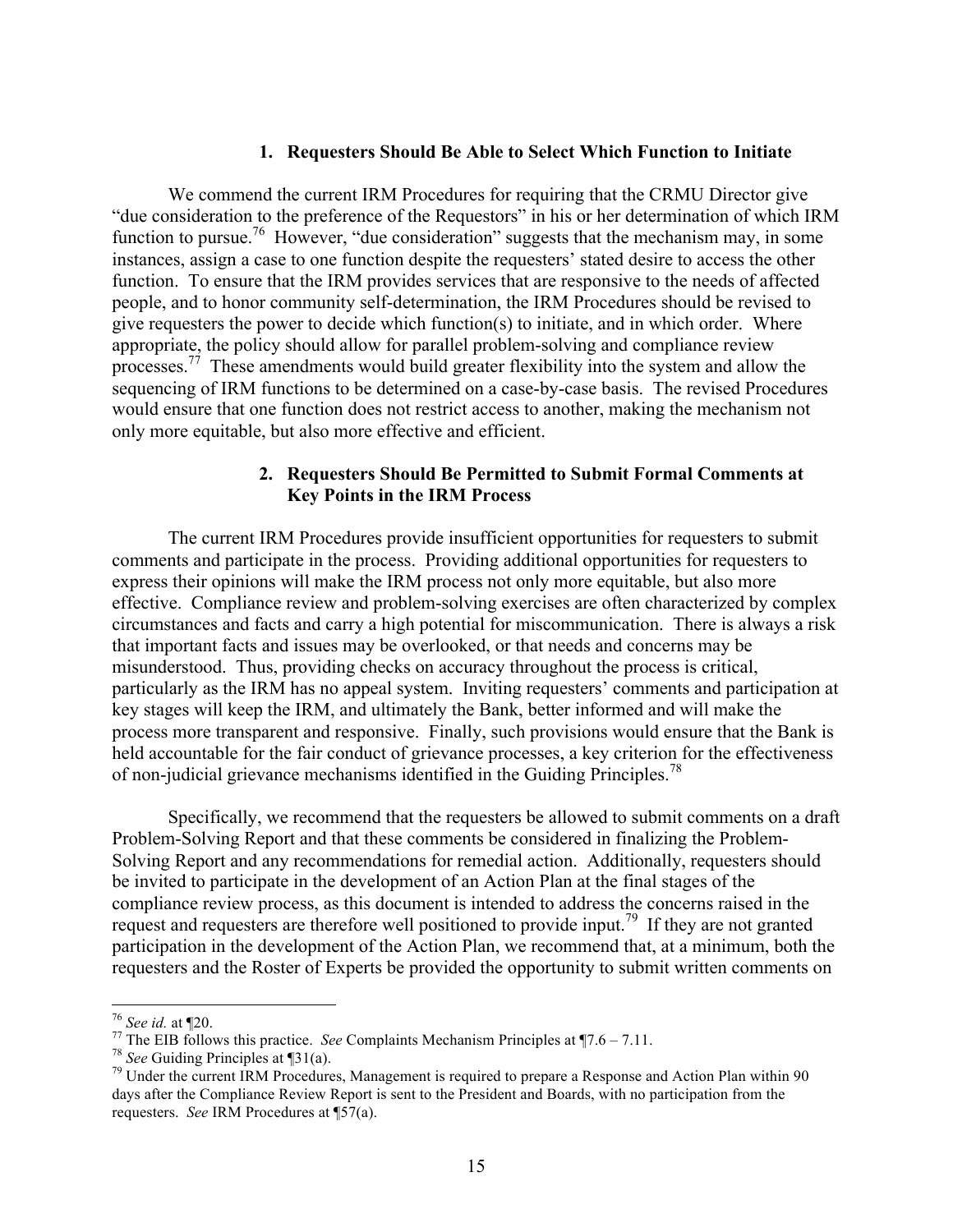the Action Plan after it is drafted, and that Management be required to consider their comments and amend the Action Plan accordingly. Further, the IRM Procedures should allow requesters to participate in the joint presentation of the Compliance Review Report and Action Plan to the Boards<sup>80</sup>

#### **B. The IRM Should Be Given the Authority to Initiate Compliance Reviews**

We agree with the Consultant that there is a need for the CRMU to take a more proactive approach to fulfilling its mandate. $81$  The mechanism currently suffers from a low rate of requests and is operating well under its allotted budget. $82$  In order to play a more effective role in enhancing the quality of Bank project delivery, we recommend that the IRM be granted the authority to initiate compliance reviews on its own initiative based on project-specific or systemic concerns related to the Bank's compliance with its own policies. $83$  This would enable the mechanism to play a more effective role in enhancing the Bank's project implementation.

# **C. The CRMU Should Be Able to Recommend the Suspension of Further Work or Disbursement on the Basis of Credible Allegations of Harm**

We commend the IRM for allowing the CRMU Director or the Roster of Experts to recommend the suspension of further work or disbursement on a project, should they be "of the opinion that serious, irreparable harm shall be caused" if the project continues.<sup>84</sup> This provision recognizes that allowing projects that threaten imminent harm to proceed before the IRM process has been exhausted undermines the effectiveness of the mechanism. However, the provision is unduly restrictive and does not provide any indication as to whether such recommendations by the Director or the Roster will be followed. We therefore recommend that the language of this provision be revised to allow the CRMU to recommend the suspension of further work or disbursement on a project wherever credible allegations of serious, irreparable harm have been made. Further, we urge the Bank to adopt these recommendations on a no-objection basis.

# **D. The Parties to a Problem-Solving Exercise Should Decide Whether to Terminate the Exercise**

We object to the provision allowing the CRMU Director to unilaterally decide that problem-solving efforts have been unsuccessful and end the problem-solving exercise, without the consent of the parties. $85$  A problem-solving exercise should always be voluntary and subject to the consent of both parties. Where both parties to the dispute wish to continue the problemsolving process despite common setbacks, the Director should defer to the decision of the parties

<sup>&</sup>lt;sup>80</sup> Under the current IRM Procedures, the CRMU and Management present these documents jointly to the Boards,

without the participation of the requesters. *See* IRM Procedures at  $\hat{\P}57(b)$ .<br><sup>81</sup> *See* Second Review at 20.<br><sup>82</sup> *See* IRM Annual Report at 18.<br><sup>82</sup> *See* IRM Annual Report at 18.<br><sup>83</sup> The CAO Operational Guidelines

<sup>&</sup>lt;sup>84</sup> See IRM Procedures at ¶18.

<sup>&</sup>lt;sup>85</sup> Under the current IRM Procedures, the Director may declare a problem-solving exercise unsuccessful and end it *either* after three months from the commencement of the exercise *or* by common consent of the parties (emphasis added). *See* IRM Procedures at ¶41.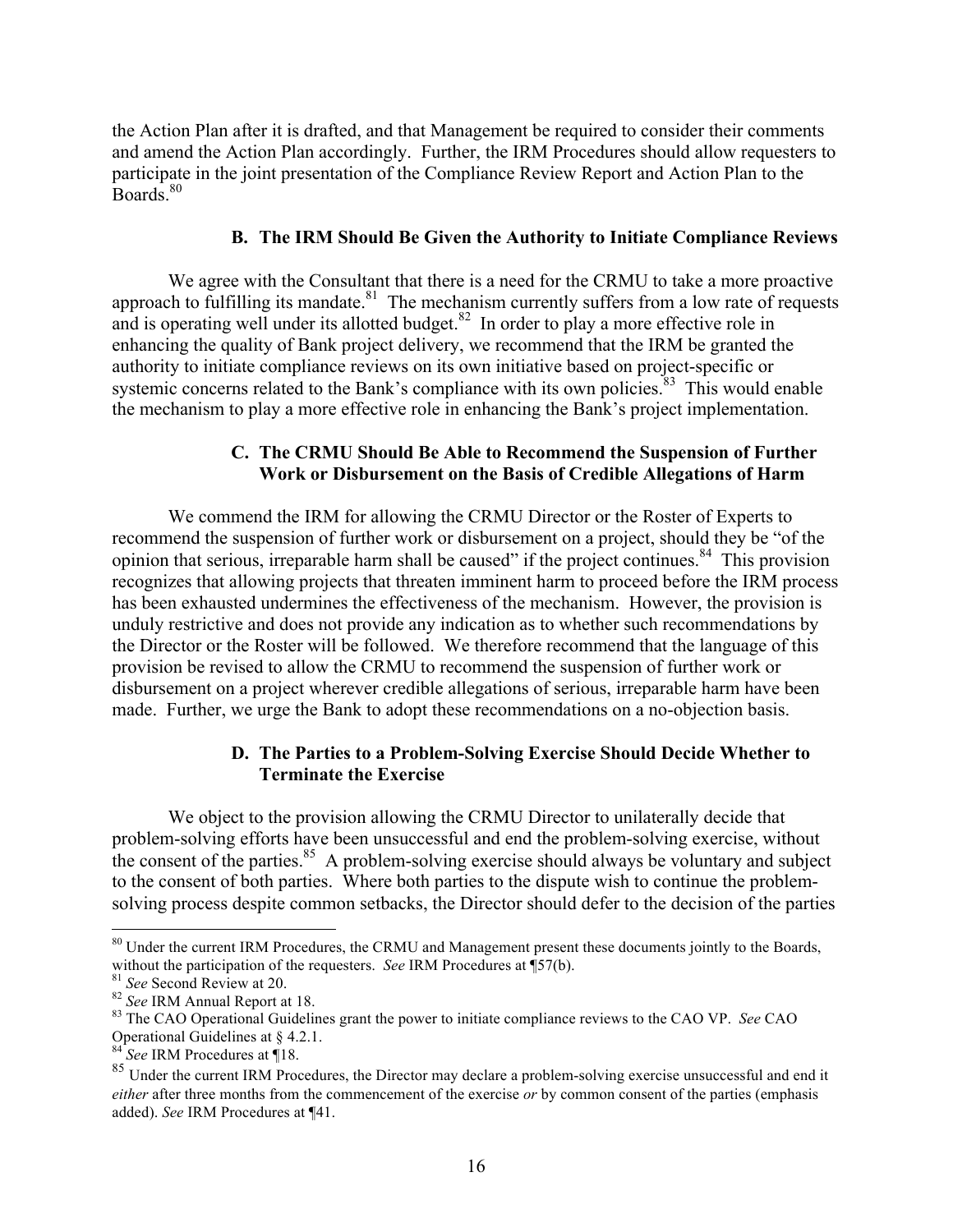that the exercise is still useful. He or she should assist the process by doing as much as possible to establish trust and promote a successful outcome.

We recommend that a provision be added to the IRM Procedures explicitly stating that the problem-solving exercise will only be undertaken voluntarily. Additionally, we recommend that the provision allowing the CRMU Director to unilaterally end a problem-solving process be revised to require the consent of the parties prior to termination. At a minimum, if the Director maintains the authority to unilaterally end a problem-solving exercise, he or she should be required to provide 60 days' notice of the intention to terminate to the parties, in order to provide the parties an opportunity to salvage the problem-solving exercise and prove that it has not been "unsuccessful," if they so choose.

# **E. The Implementation of Problem-solving Agreements Should Be Subject to Strict Monitoring**

We commend the IRM for requiring the CRMU to monitor the implementation of any solutions agreed to during a problem-solving exercise.<sup>86</sup> However, the current provision lacks sufficient guidance. Continued monitoring by the CRMU holds parties accountable for their commitments during problem-solving and ultimately enhances the mechanism's effectiveness and its ability to provide real solutions for affected people.

We recommend that the IRM Procedures be revised to include clear monitoring procedures. Specifically, we recommend that the CRMU be required to create monitoring reports at least biannually. Draft reports should be sent first to Bank Management, requesters and other relevant parties, who should be given the opportunity to submit comments. The CRMU should then revise the report, incorporating any relevant comments, before submitting a final version to the AfDB President and Boards.<sup>87</sup> When the CRMU Director determines that all implementation issues have been resolved, the CRMU should release a conclusion report explaining its rationale for concluding monitoring.<sup>88</sup>

# **F. The IRM Should Not Increase the Timeframe for Release of the Problem-Solving Report Without Reasonable Justification**

The Consultant recommends that the allotted time period for the Director to prepare a Problem-Solving Report be doubled from thirty days to sixty days.<sup>89</sup> As the Consultant provides no explanation as to why this extended time period is necessary, and as we have heard from users of the mechanism that they are already unhappy with the long wait times and delays throughout the IRM process, we disagree with this recommendation. Absent some reasonable and identifiable justification for extending timelines, we urge the mechanism to maintain and adhere to those timelines laid out in the current IRM Policy.

<sup>&</sup>lt;sup>86</sup> *See* IRM Procedures at ¶40.<br><sup>87</sup> The EBRD PCM follows this practice, including requiring biannual monitoring reports and sending draft versions to all relevant parties for comment. See PCM Rules of Procedure at ¶39.<br><sup>88</sup> This is the practice of the CAO. See CAO Operational Guidelines at § 3.2.4.<br><sup>89</sup> See Second Review at 29-32 (Consultant's revision of ¶38 of the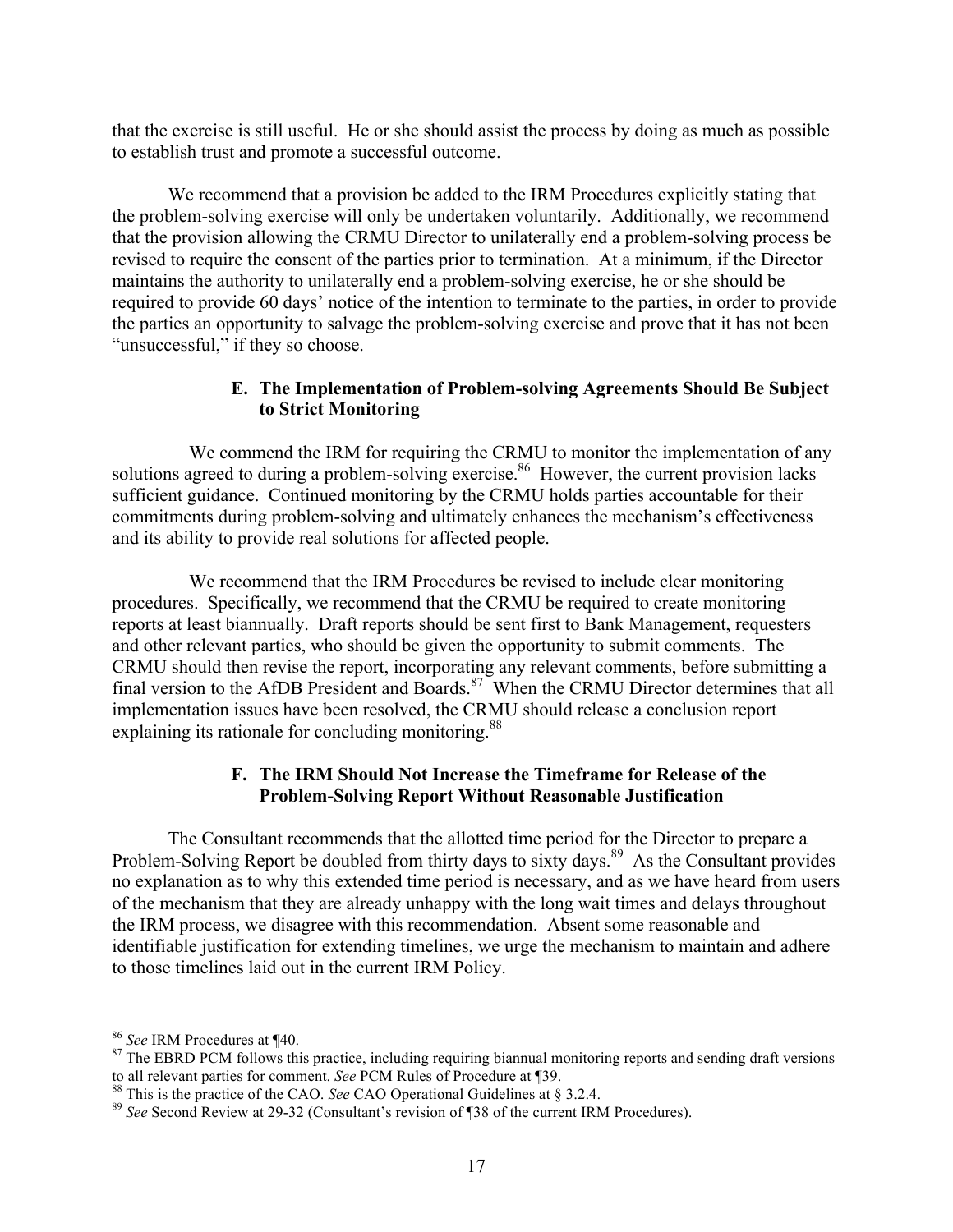# **V. Transparency**

A transparent process is essential to demonstrate the legitimacy of the mechanism and maintain the trust of potential requesters, thereby encouraging the use of the IRM as a forum to address relevant project-related concerns. We commend the mechanism for its efforts to make case documents available on its online registry, yet we note that there is still room for improvement regarding the transparency of some aspects of its services. We offer the following recommendations to address these transparency gaps.

# **A. All Requests Should Be Promptly Recorded in the Online Case Registry**

Under the current IRM Procedures, requests undergo an intake process prior to eligibility determination, during which the CRMU conducts a preliminary review of the request and determines whether it contains a *bona fide* allegation of harm caused by a Bank-financed project. At this stage, the CRMU may decide to register the request, to request additional information, or to reject the request.<sup>90</sup> Because the IRM makes information publicly available only for those Requests that are registered, this practice lacks transparency.

Moreover, we are concerned that the CRMU may be inappropriately rejecting requests at this intake stage. The Consultant's audit reveals that the IRM has received sixteen requests to date, of which seven were not registered. Of the unregistered requests, five were not registered because, in the determination of the CRMU, they were "successfully handled" by national or regional AfDB field offices.<sup>91</sup> If such requests had been "successfully handled" by Bank Management before the request was filed, however, it is unclear why requesters would have undertaken the effort required to file a request with the IRM. If "successfully handled" instead means that the IRM provided an opportunity for Bank Management to attempt to address requesters' concerns outside of the IRM process and *after* they had sent a request to the mechanism, then this may indicate that a non-transparent process is taking place outside of the IRM, in contravention of the current IRM Procedures. The limited information provided by the Consultant is insufficient to determine whether this is the case, which only underlines the need for greater transparency regarding all requests sent to the mechanism. Additionally, it is not apparent which Bank-financed projects these five requests pertained to or how they were handled internally.

Given the lack of transparency surrounding the CRMU's decisions not to register these requests, we have no way of knowing whether the CRMU's decisions regarding these cases were justified. Additionally, because there is no information available about these cases, future requesters cannot learn from them and avoid having their requests rejected for similar reasons. To ensure greater transparency, we recommend that all requests and corresponding decisions made by the CRMU be promptly recorded in the online case registry, including any requests rejected at the intake stage.

<sup>&</sup>lt;sup>90</sup> IRM Procedures at ¶19.<br><sup>91</sup> Second Review at 16.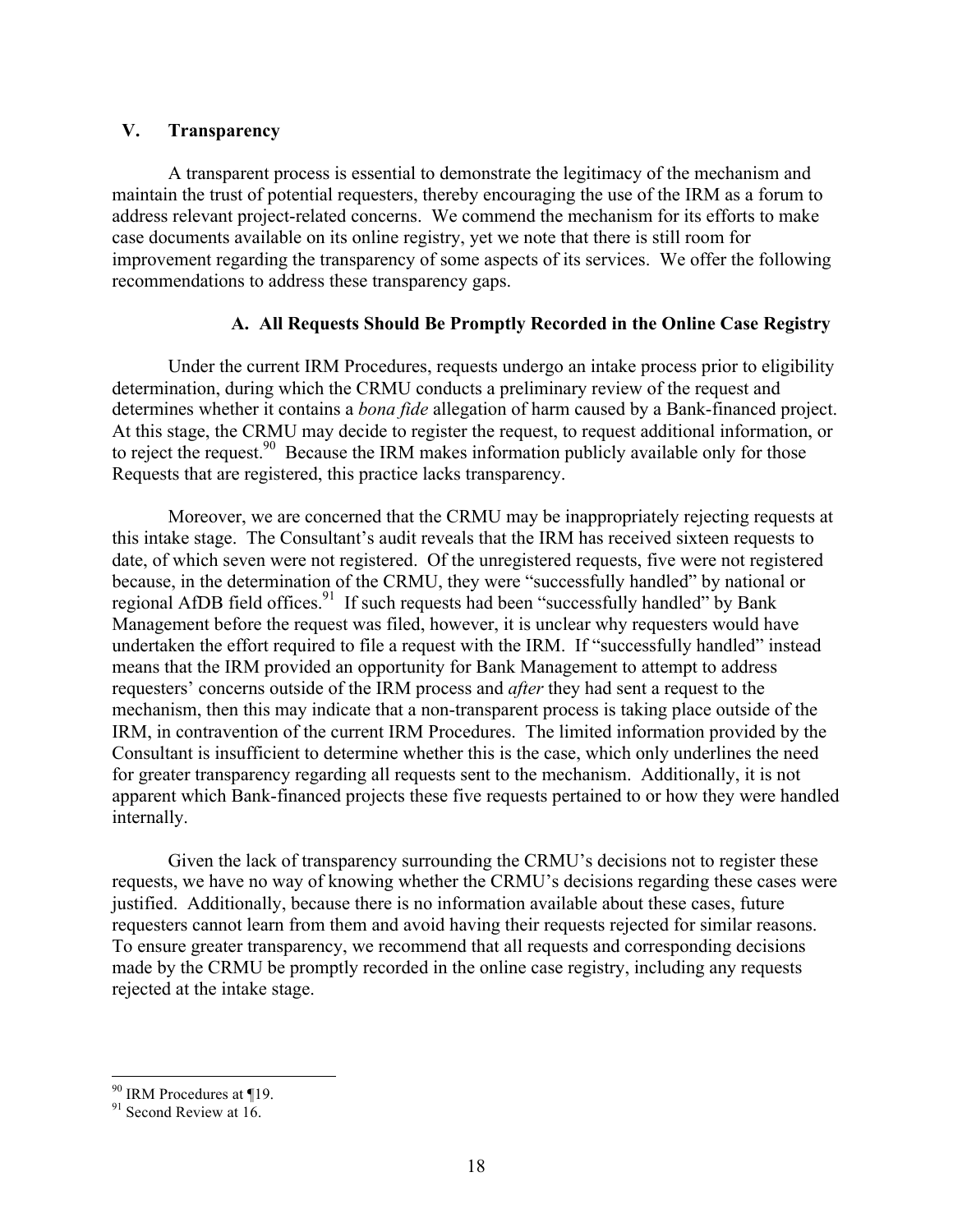# **B. The CRMU Should Make All Information Regarding Deadline Extensions Publicly Available, Including Justifications and Updated Timeframes**

We commend the IRM for specifying clear deadlines for each stage of its process. However, the Procedures also allow the CRMU Director to extend any specified time period for "as long as is strictly necessary."92 We recommend that the CRMU be required not only to notify requesters and all interested persons of any extensions granted, as the current Procedures provide,<sup>93</sup> but also to provide an exact timeframe and clear justification for any such extensions and to make this information publicly available.

#### **VI. Bank-wide Recommendations**

In his report, the Consultant makes three broad recommendations to Bank Management pertaining to issues of consultation, resettlement and child labor. While not directly related to the IRM Procedures, these issues are of the utmost importance to the successful operations of the Bank and the achievement of effective development outcomes. We therefore comment on each in turn.

## **A. Bank Management Should Make Meaningful Consultation a Priority**

The Consultant notes that consultation has been an issue in all eight of the major cases that the IRM has registered. In our experience working with people and communities impacted by IFI-financed projects, we have noticed a similar trend. We strongly affirm the Consultant's recommendation that Bank Management make a greater effort to consult with communities affected by Bank-financed projects and engage them in meaningful dialogue.<sup>94</sup>

# **B. Bank Management Should Adhere to the Involuntary Resettlement Policy**

We affirm the Consultant's recommendation that Bank Management make a greater effort to adhere to the Bank's Involuntary Resettlement Policy and ensure that income and livelihood restorations are considered in the preparation of resettlement packages.<sup>95</sup>

# **C. Bank Management and the IRM Should Protect Against Harmful Child Labor Practices**

We affirm the Consultant's recommendations that all Bank projects be required to undergo mandatory screening against child labor and that the IRM clearly define what are

<sup>92</sup> IRM Procedures at ¶30. <sup>93</sup> *See id.* <sup>94</sup> *See* Second Review at 18. <sup>95</sup> *See id.* at 18 and 19.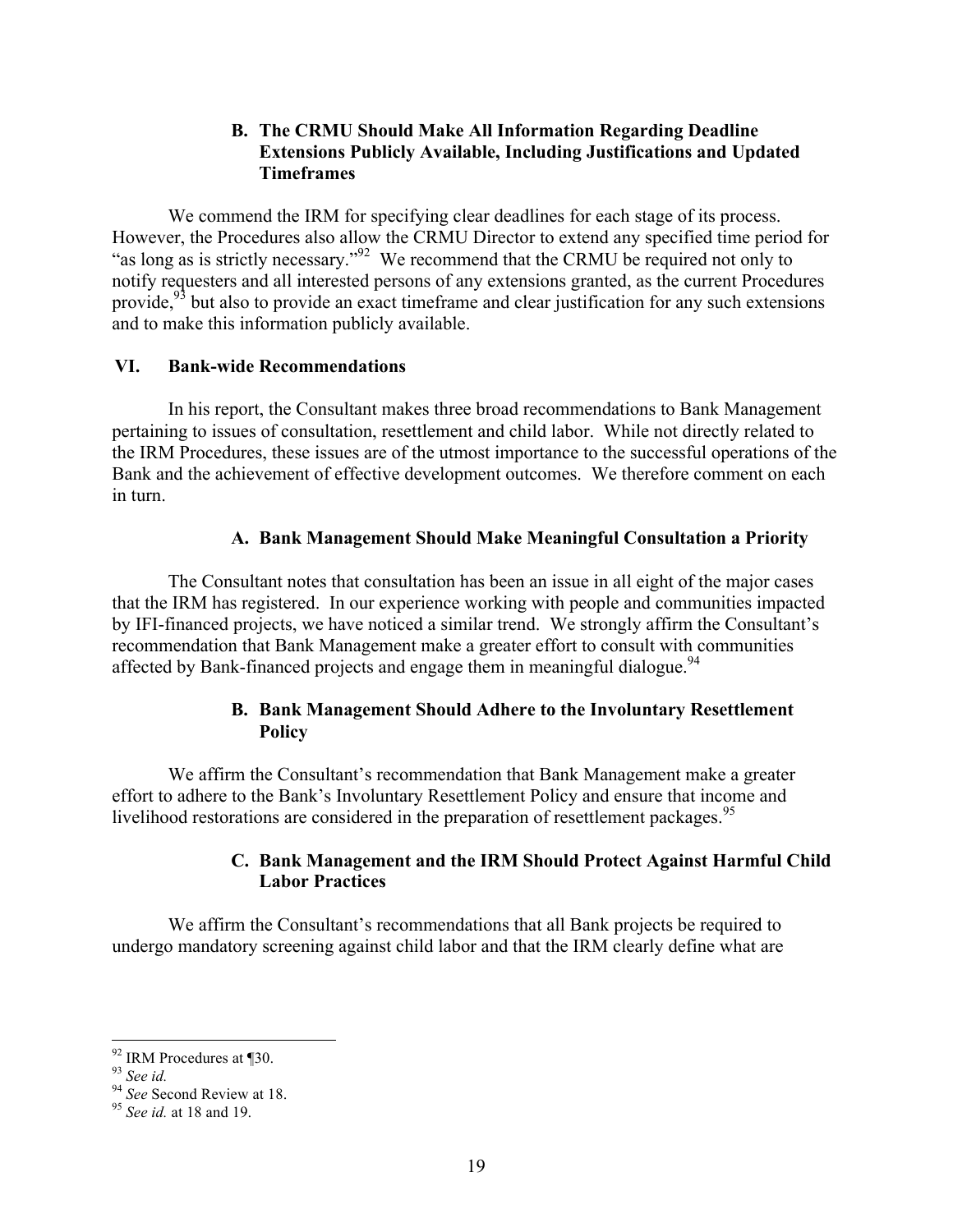considered harmful practices with regard to child labor. On the latter issue, the IRM may wish to refer to Operational Safeguard 5 under the Bank's new Integrated Safeguards System.<sup>96</sup>

## **VII. Conclusion**

We urge the Bank to amend the IRM Procedures to address the issues raised above, which we believe are critical to the mechanism's ability to fulfill its mandate and ensure sustainable development outcomes. We thank you for taking the time to consider our comments, as well as others submitted during this review process. Please do not hesitate to contact us if you have any questions or would like to discuss these matters further.

Sincerely,

Natalie Bridgeman Fields Accountability Counsel USA

Anouk Franck Both ENDS The Netherlands

Jocelyn Soto Medallo Center for International Environmental Law (CIEL) USA

Patrick Chiekwe Foundation for the Conservation of the Earth (FOCONE) Nigeria

Natalie Bugalski Inclusive Development International USA

Ted Downing The International Network on Displacement and Resettlement (INDR) USA

Maurice Ouma Odhiambo Jamaa Resource Initiatives Kenya

<sup>&</sup>lt;sup>96</sup> Operational Safeguard 5 defines child labor as the employment of children "in any manner that is economically exploitative, or is likely to be hazardous or to interfere with the child's education or to be harmful to the child's health or physical, mental, spiritual, moral, or social development as stipulated in national laws in compliance with the provisions of ILO Convention C138 and C182." *See* African Development Bank Group's Integrated Safeguards System: Policy Statement and Operational Safeguards, AFR. DEV. BANK, 50 (Dec. 2013).